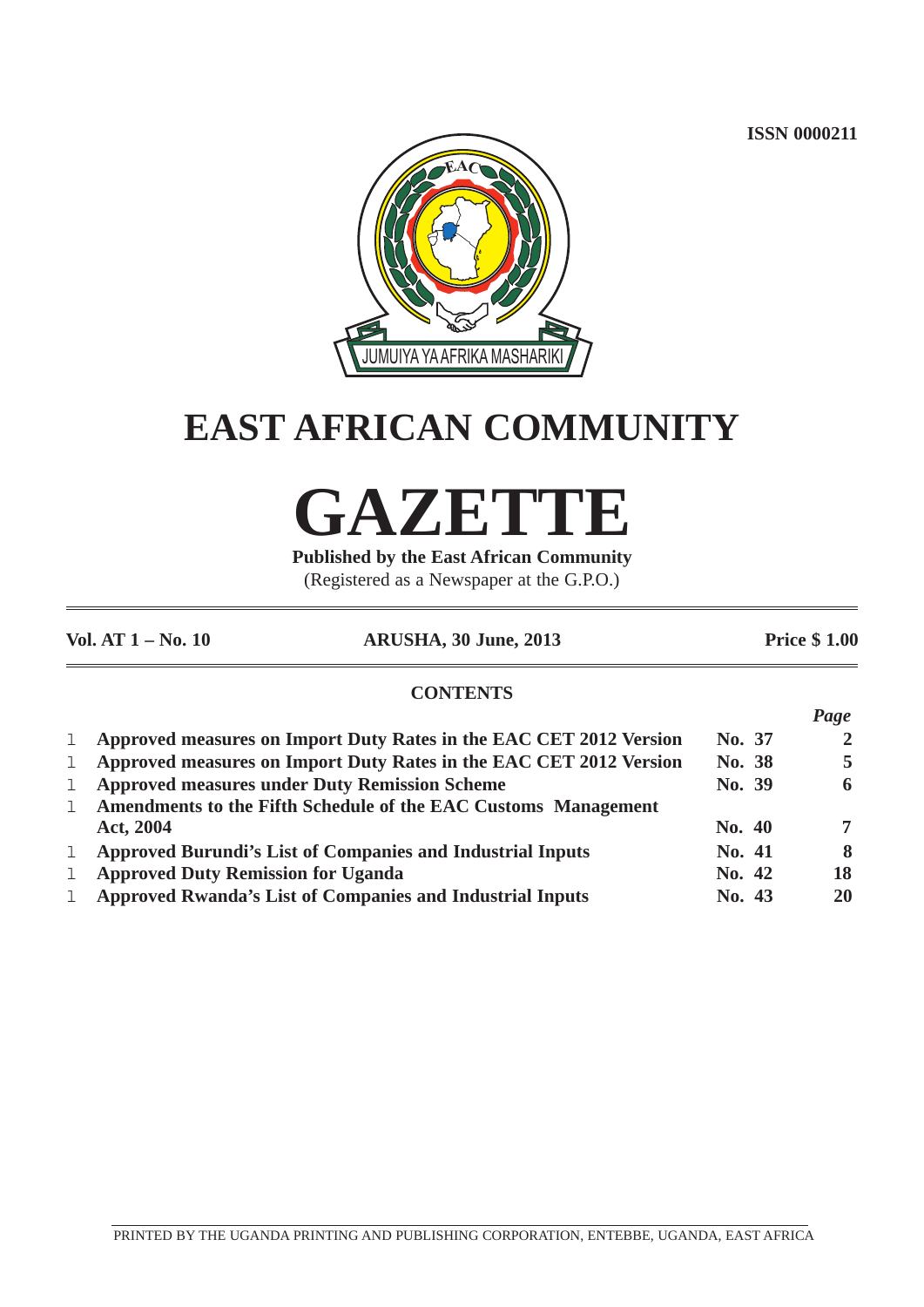Legal Notice No. EAC/37/2013.

#### THE PROTOCOL ON THE ESTABLISHMENT OF THE EAST AFRICAN COMMUNITY CUSTOMS UNION

#### LEGAL NOTICE

IN EXERCISE of the powers conferred upon the Council of Ministers by Articles 12 (3) and 39 of the Protocol on the Establishment of the East African Community Customs Union, the Council of Ministers has approved the following measures on customs duty rates on the items provided under The Harmonized Community Description and Coding System in Annex 1 to the Protocol:

| No. | <b>HS</b> Code                                       | <b>Description of Goods</b>                                                                                       | <b>Decision</b>                                                                                                                                                                                                                                                                                                                                                                                                         |  |
|-----|------------------------------------------------------|-------------------------------------------------------------------------------------------------------------------|-------------------------------------------------------------------------------------------------------------------------------------------------------------------------------------------------------------------------------------------------------------------------------------------------------------------------------------------------------------------------------------------------------------------------|--|
| 1.  | 8701.20.90                                           | Road Tractors for Semi Trailers                                                                                   | Uganda, Rwanda and Burundi to stay application of<br>EAC CET and apply a duty rate of 0% for one year.                                                                                                                                                                                                                                                                                                                  |  |
| 2.  | 8704.22.90                                           | Motor Vehicles for Transport of Goods With<br>Gross Vehicle Weight Exceeding 5 Tons but<br>not Exceeding 20 Tons. | Burundi, Rwanda and Uganda to stay application of<br>EAC CET and apply a duty rate of 10% for one year.                                                                                                                                                                                                                                                                                                                 |  |
| 3.  | 8704.23.90                                           | Motor Vehicles for transport of goods with<br>gross vehicle weight exceeding 20 tons                              | Burundi, Rwanda and Uganda to stay application of<br>EAC CET and apply a duty rate of 0% for one year.                                                                                                                                                                                                                                                                                                                  |  |
| 4.  | 8702.10.99                                           | Buses for transportation of more than 25<br>persons                                                               | Burundi, Rwanda and Uganda to stay application of<br>EAC CET and apply a duty rate of 10% for one year.                                                                                                                                                                                                                                                                                                                 |  |
| 5.  | 1001.99.10<br>1001.99.90                             | Wheat (Wheat grain)                                                                                               | Burundi and Rwanda to stay application of EAC<br>(a)<br>CET and apply duty rate of 0% one year; and<br>Tanzania and Uganda to stay application of<br>(b)<br>EAC CET and apply duty rate of 10% for one<br>year.                                                                                                                                                                                                         |  |
| 6.  | 1003.00.90                                           | <b>Barley</b>                                                                                                     | Uganda to stay application of EAC CET and apply<br>duty rate of 10% for one year.                                                                                                                                                                                                                                                                                                                                       |  |
| 7.  | 3302.10.00                                           | Odoriferous mixtures of a kind used as raw<br>materials in the food or drink industries.                          | Uganda to stay application of EAC CET and apply<br>duty rate of 0% for one year.                                                                                                                                                                                                                                                                                                                                        |  |
| 8.  | 1006.10.00<br>1006.20.00<br>1006.30.00<br>1006.40.00 | Rice in the husk.<br>Husked (Brown) rice<br>Semi milled or wholly milled rice Broken<br>rice.                     | Kenya to stay application of EAC CET and<br>(a)<br>apply import duty rate of 35% or USD 100/MT<br>whichever is higher for a period of one year.<br>Rwanda to stay application of EAC CET and<br>(b)<br>apply import duty rate of 30% for a period of<br>one year.<br>Burundi to stay application of EAC CET and<br>(c)<br>apply import duty rate of 30% for tariff line<br>1006.30.00 up to 30 <sup>th</sup> June 2014. |  |
| У.  | 1101.00.00                                           | Wheat flour                                                                                                       | Burundi to stay application of EAC CET on HS<br>(a)<br>1101.00.00 and apply duty rate of 0% one year.<br>Rwanda to stay application of EAC CET on HS<br>(b)<br>1101.00.00 and apply duty rate of 35% for one<br>year.                                                                                                                                                                                                   |  |
| 10. | 1102.20.00                                           | Maize flour                                                                                                       | Burundi to stay of application of EAC CET and apply<br>duty rate of 30% for one year.                                                                                                                                                                                                                                                                                                                                   |  |
| 11. | 8311.10.00                                           | <b>Welding Electrodes</b>                                                                                         | Kenya to stay application of EAC CET and apply<br>import duty rate of 25% for a period of one year.                                                                                                                                                                                                                                                                                                                     |  |
| 12. | 1509.10.00                                           | -Virgin olive oil.                                                                                                | Uganda to stay application of the EAC CET on HS<br>1509.10.00 and apply 25% for one year.                                                                                                                                                                                                                                                                                                                               |  |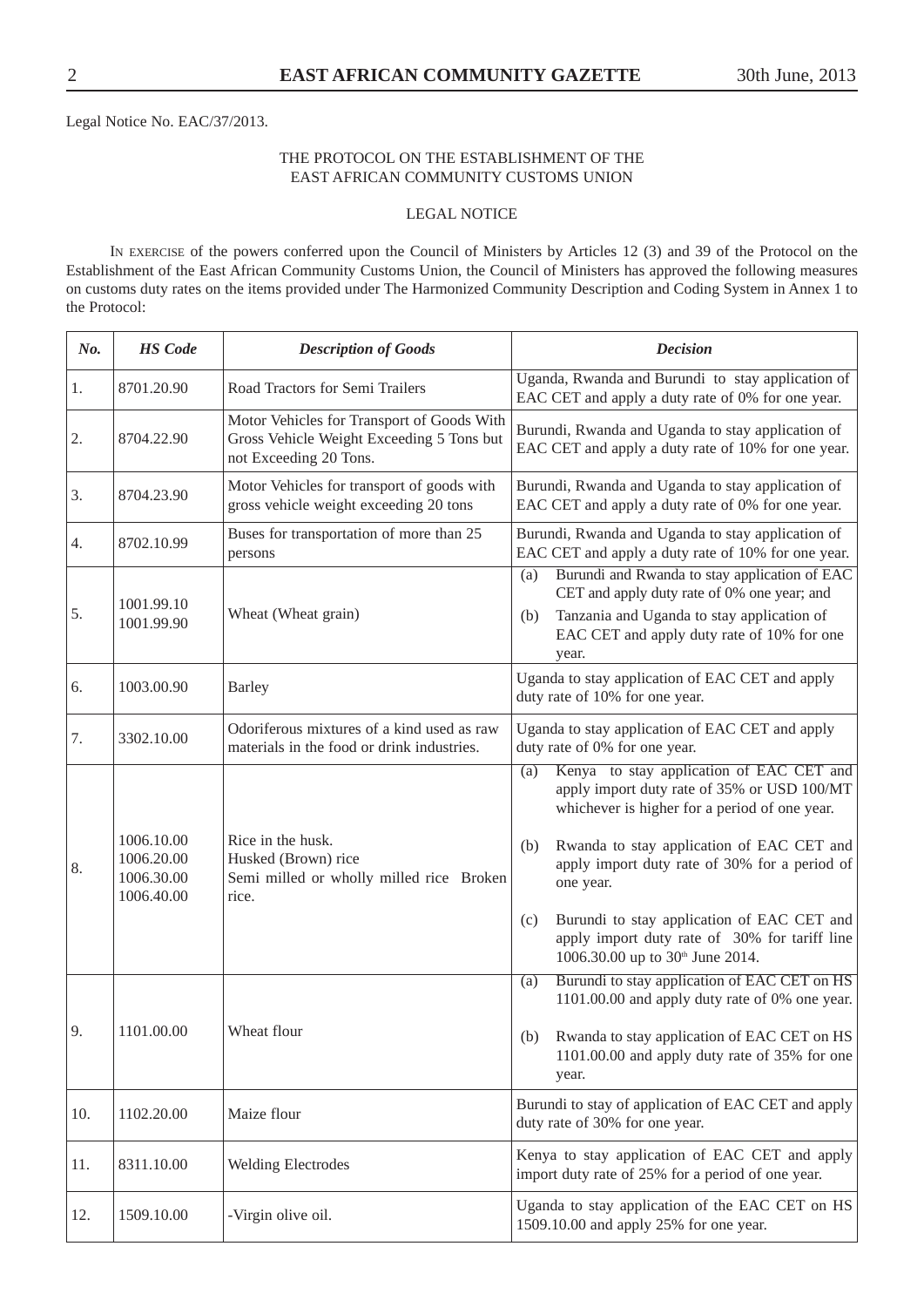| 13.               | 6804.10.00 | Grindstone for milling, grinding or pulping                                                      | Increase duty from 0% to 25%                                                                                                |  |
|-------------------|------------|--------------------------------------------------------------------------------------------------|-----------------------------------------------------------------------------------------------------------------------------|--|
| 14.               | 3923.90.20 | Plastic tubes for packing of tooth paste                                                         | Kenya to stay application of EAC CET rate and<br>apply import duty rate of 25% instead of 10% for a<br>period of one year.  |  |
| 15.               | 2523.29.00 | Other, Portland cement                                                                           | Stay application of EAC CET rate and apply 25%<br>for one year.                                                             |  |
| $\overline{16}$ . | 4802.55.00 | Uncoated paper and paperboard, of a kind                                                         | Kenya to stay application of EAC CET rate and apply                                                                         |  |
|                   | 4802.57.00 | used for writing, printing or other graphic                                                      | duty rate of 10% for one year.                                                                                              |  |
|                   | 4802.58.00 | purposes, and non perforated punch-cards<br>and punch tape paper, in rolls or rectangular        |                                                                                                                             |  |
|                   | 4802.61.00 | (including square) sheets, of any size, other                                                    |                                                                                                                             |  |
|                   | 4802.69.00 | than paper of heading 48.01 or 48.03; hand-                                                      |                                                                                                                             |  |
|                   | 4804.19.90 | made paper and paperboard.                                                                       |                                                                                                                             |  |
|                   | 4804.29.00 |                                                                                                  |                                                                                                                             |  |
|                   | 4804.39.00 |                                                                                                  |                                                                                                                             |  |
|                   | 4804.42.00 |                                                                                                  |                                                                                                                             |  |
|                   | 4804.49.00 |                                                                                                  |                                                                                                                             |  |
|                   | 4804.52.00 |                                                                                                  |                                                                                                                             |  |
|                   | 4804.59.00 |                                                                                                  |                                                                                                                             |  |
|                   | 4805.11.00 |                                                                                                  |                                                                                                                             |  |
|                   | 4805.12.00 |                                                                                                  |                                                                                                                             |  |
|                   | 4805.30.00 |                                                                                                  |                                                                                                                             |  |
|                   | 4805.91.00 |                                                                                                  |                                                                                                                             |  |
|                   | 4805.92.00 |                                                                                                  |                                                                                                                             |  |
|                   | 4805.93.00 |                                                                                                  |                                                                                                                             |  |
|                   | 4810.13.00 |                                                                                                  |                                                                                                                             |  |
|                   | 4810.19.00 |                                                                                                  |                                                                                                                             |  |
|                   | 4810.32.00 |                                                                                                  |                                                                                                                             |  |
|                   | 4810.39.00 |                                                                                                  |                                                                                                                             |  |
|                   | 4810.92.00 |                                                                                                  |                                                                                                                             |  |
| 17.               | 3208.90.00 | Seed dressing or coating agricultural<br>chemicals                                               | Uganda to stay application of EAC CET rate and<br>apply 0% for one year.                                                    |  |
| 18.               | 8212.10.00 | Maternity (maama) kit.                                                                           | Uganda to stay application of EAC CET rate on<br>maternity kits and apply a duty rate of 0% instead of<br>25% for one year. |  |
| 19.               | 7308.20.00 | Towers and lattice masts                                                                         | Kenya to stay application of EAC CET rate of 0% and<br>apply a duty rate of 10% for a period of one year.                   |  |
|                   |            | Goods imported for the use by the<br>(a)<br>Armed Forces Canteen Organization<br>(AFCO-Tanzania) | Tanzania to stay application of EAC CET on<br>(a)<br>goods imported for the use by AFCO for a<br>period of one year.        |  |
|                   |            | Goods imported for the use by the<br>(b)<br>Armed Forces Shop (AFO -Rwanda);                     | Rwanda to stay application of EAC CET on<br>(b)<br>goods imported for the use by AFO for a period<br>of one year.           |  |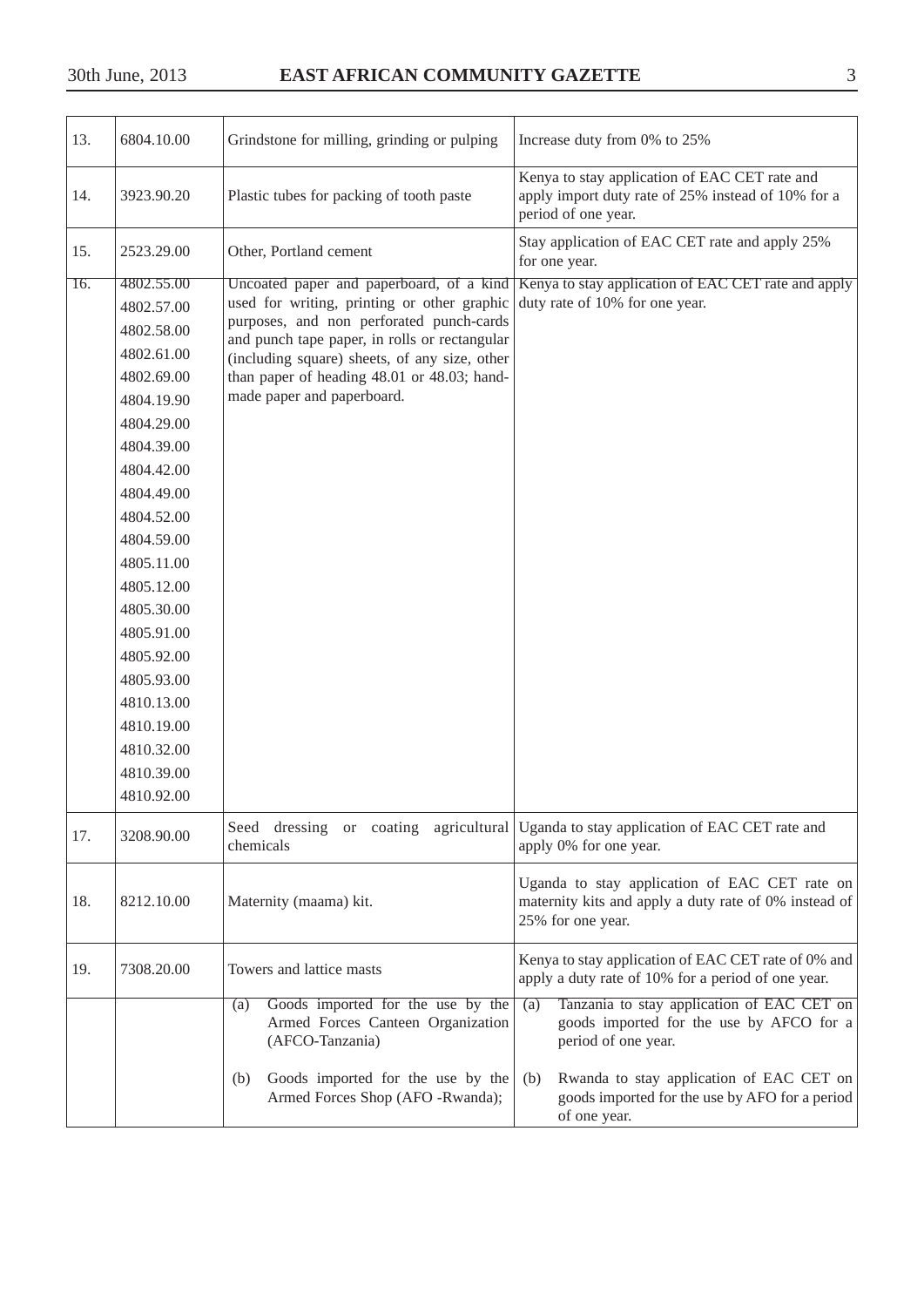#### **MERGING OF HS CODES AND CORRECTION OF ITEMS IN THE EAC CET**

|                  | <b>DECISION</b>                                                           | <b>HS CODE</b>                                         | <b>DESCRIPTION</b>                                                                                                                                                                                                    | <b>UNIT</b>  | <b>RATE</b> |
|------------------|---------------------------------------------------------------------------|--------------------------------------------------------|-----------------------------------------------------------------------------------------------------------------------------------------------------------------------------------------------------------------------|--------------|-------------|
|                  | merge HS Codes 0105.11.10<br>a)<br>and 0105.11.90 into<br>0105.11.00.     | 0105.11.10<br>and<br>0105.11.90<br>into<br>0105.11.00. | Live poultry, that is to say, fowls of<br>the speciesGallus domesticus,<br>ducks, geese, turkeys and guinea<br>fowls.<br>- Weighing not more than 185 g:<br>$0105.11.00$ ---Fowls of the species<br>Gallus domesticus | $\mathbf{u}$ | 0%          |
| $\mathfrak{D}$   | (b) merge HS Codes 0105.12.10<br>0105.12.90<br>and<br>into<br>0105.12.00. | 0105.12.10<br>and<br>0105.12.90<br>into<br>0105.12.00. | Weighing not more than $185$ g:<br>$0105.12.00$ — Turkeys                                                                                                                                                             | u            | $0\%$       |
| 3.               | delete one dash to read<br>"0901.90.00 - Other"                           | 0901.90.00                                             | - Other                                                                                                                                                                                                               |              |             |
| $\overline{4}$ . | Page 163 of the CET 2012 Version                                          |                                                        | delete the last sentence, "Preparations and charges for fire-extinguishers; charged fire; extinguishing grenades"                                                                                                     |              |             |

This Notice shall come into force on the 1st day of July 2013.

HON. SHEM BAGEINE, *Chairperson, Council of Ministers.*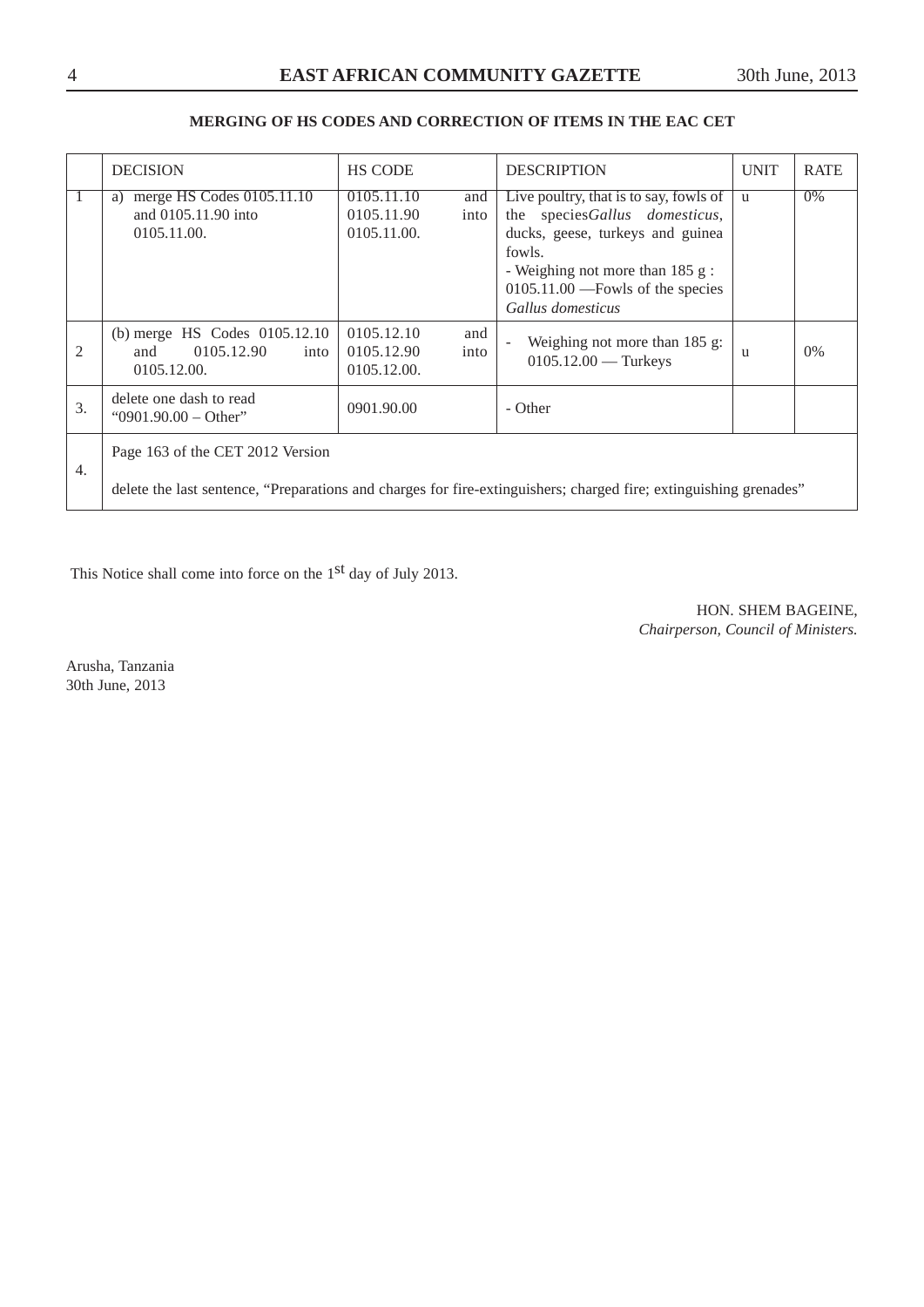Legal Notice No. EAC/38/2013.

#### THE PROTOCOL ON THE ESTABLISHMENT OF THE EAST AFRICAN COMMUNITY CUSTOMS UNION

#### **LEGAL NOTICE**

IN EXERCISE of the powers conferred upon the Council of Ministers by Articles 12 (3) and 39 of the Protocol on the Establishment of the East African Community Customs Union, the Council of Ministers has approved the following measures on customs duty rates on the items provided under The Harmonized Community Description and Coding System in Annex 1 to the Protocol:

| No.              | <b>HS</b> Code                                       | <b>Description of Goods</b>                                                                   | <b>Decision</b>                                                                                                 |
|------------------|------------------------------------------------------|-----------------------------------------------------------------------------------------------|-----------------------------------------------------------------------------------------------------------------|
| 1.               | 1006.10.00<br>1006.20.00<br>1006.30.00<br>1006.40.00 | Rice in the husk.<br>Husked (Brown) rice<br>Semi milled or wholly milled rice<br>Broken rice. | Burundi to stay application of EAC CET and<br>apply import duty rate of 0% up to 30th June<br>2013              |
| 2.               | 1005.90.00                                           | Maize grain                                                                                   | Burundi to stay application of EAC CET and<br>apply duty rate of 0% up to $30th$ June 2013.                     |
| 3.               | 1101.00.00                                           | Wheat flour                                                                                   | Burundi to stay application of EAC CET on HS<br>1101.00.00 and apply duty rate of 0% up to $30th$<br>June 2013. |
| $\overline{4}$ . | 1102.20.00                                           | Maize flour                                                                                   | Burundi to stay of application of EAC CET and<br>apply duty rate of 0% up to 30th June 2013.                    |

This Notice shall be deemed to have come into force on the 1<sup>st</sup> day of January 2013.

HON. SHEM BAGEINE, Chairperson, Council of Ministers.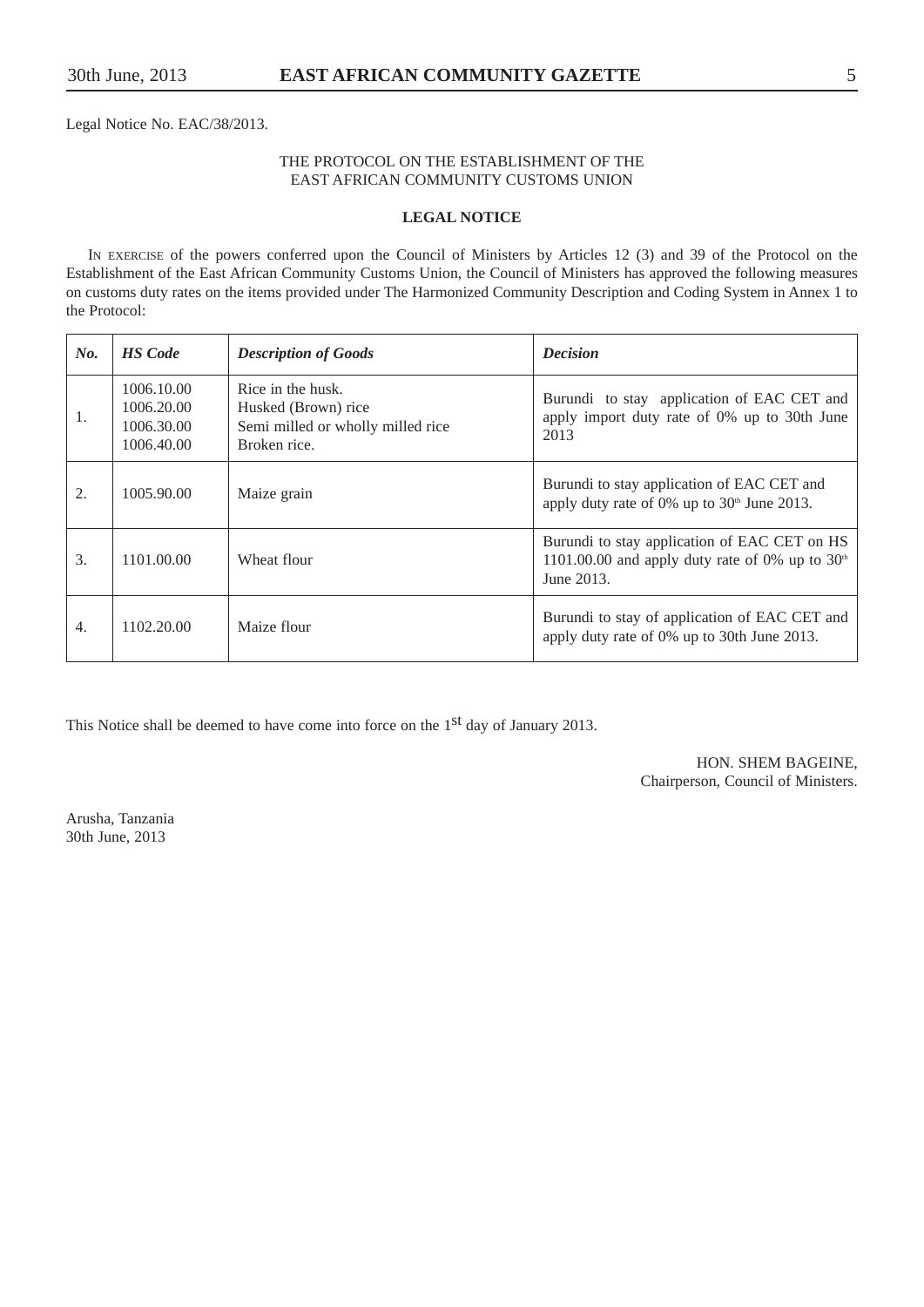Legal Notice No. EAC/39/2013.

#### THE EAST AFRICAN COMMUNITY CUSTOMS MANAGEMENT ACT 2004 AND

EAST AFRICAN COMMUNITY CUSTOMS MANAGEMENT (DUTY REMISSION) REGULATIONS, 2008

#### **LEGAL NOTICE**

IN EXERCISE of the powers conferred upon the Council of Ministers by Section 140 of the East African Community Customs Management Act 2004, the Council of Ministers has approved a remission of duty on goods imported for the manufacture of goods and imposed conditions as follows:

| S/No             | <b>HS</b> Code                                       | Description of goods                                                         | <b>Remission</b>                                                                                                                                                                                            |
|------------------|------------------------------------------------------|------------------------------------------------------------------------------|-------------------------------------------------------------------------------------------------------------------------------------------------------------------------------------------------------------|
| 1.               | 1001.99.10<br>1001.99.90                             | wheat grain                                                                  | Kenya to apply a duty rate of 10% for one year.                                                                                                                                                             |
| 2.               | 1702.30.00                                           | Glucose and glucose syrup                                                    | Kenya to apply a duty rate of 0% for one year.                                                                                                                                                              |
| 3.               | 3906.90.00                                           | Acrylic polymers in primary<br>forms                                         | Uganda to apply a duty rate of 0% for one year.                                                                                                                                                             |
| 4.               | 3402.11.00<br>3402.12.00<br>3402.19.00               | Organic surface active agents<br>(Anionic,<br>Cationic,<br>Other)<br>(LABSA) | Uganda and Tanzania to apply a duty rate of 0% for<br>one year.                                                                                                                                             |
| 5.               | 1107.20.00                                           | Roasted malt.                                                                | Burundi to apply a duty rate of 0% for one year.                                                                                                                                                            |
| 6.               | 1701.19.10                                           | Sugar for industrial use                                                     | Burundi to apply a duty rate of 0% on 6,000MT of<br>sugar imported by BRARUDI COMPANY                                                                                                                       |
| 7.               | 8712.00.00                                           | Completely Knocked Down Kits<br>(CKD) for bicycles                           | The duty remission on Completely Knocked Down<br>Kits (CKD) shall apply to manufacturers for bicycles<br>that manufacture a frame and fork or the same should<br>be manufactured in East African Community. |
| $\overline{8}$ . | 8711.10.00<br>8711.20.00<br>8711.30.00<br>8711.40.00 | Completely Knocked Down Kits<br>(CKD) for Motor Cycles                       | The duty remission on Completely Knocked Down<br>Kits (CKD) shall apply to manufacturers of<br>motorcycles that manufacture the specified parts or<br>are manufactured in East African Community:           |
|                  | 8711.90.00                                           |                                                                              | (a) Main Frame;                                                                                                                                                                                             |
|                  |                                                      |                                                                              | (b) Suspension; or                                                                                                                                                                                          |
|                  |                                                      |                                                                              | (c) A combination of the following should be<br>manufactured in the East African Community:                                                                                                                 |
|                  |                                                      |                                                                              | Seat and seat frame;<br>(i)                                                                                                                                                                                 |
|                  |                                                      |                                                                              | (ii) Mudguard;                                                                                                                                                                                              |
|                  |                                                      |                                                                              | (iii) Wheel rim;                                                                                                                                                                                            |
|                  |                                                      |                                                                              | (iv) Break gear; and                                                                                                                                                                                        |
|                  |                                                      |                                                                              | (v) Exhaust pipe.                                                                                                                                                                                           |
| 9.               | 3923.21.00<br>3923.29.00                             | Vacuum packaging plastic bags                                                | Uganda to apply duty rate of 0% for one year.                                                                                                                                                               |

This Notice shall come into force on the 1st day of July 2013.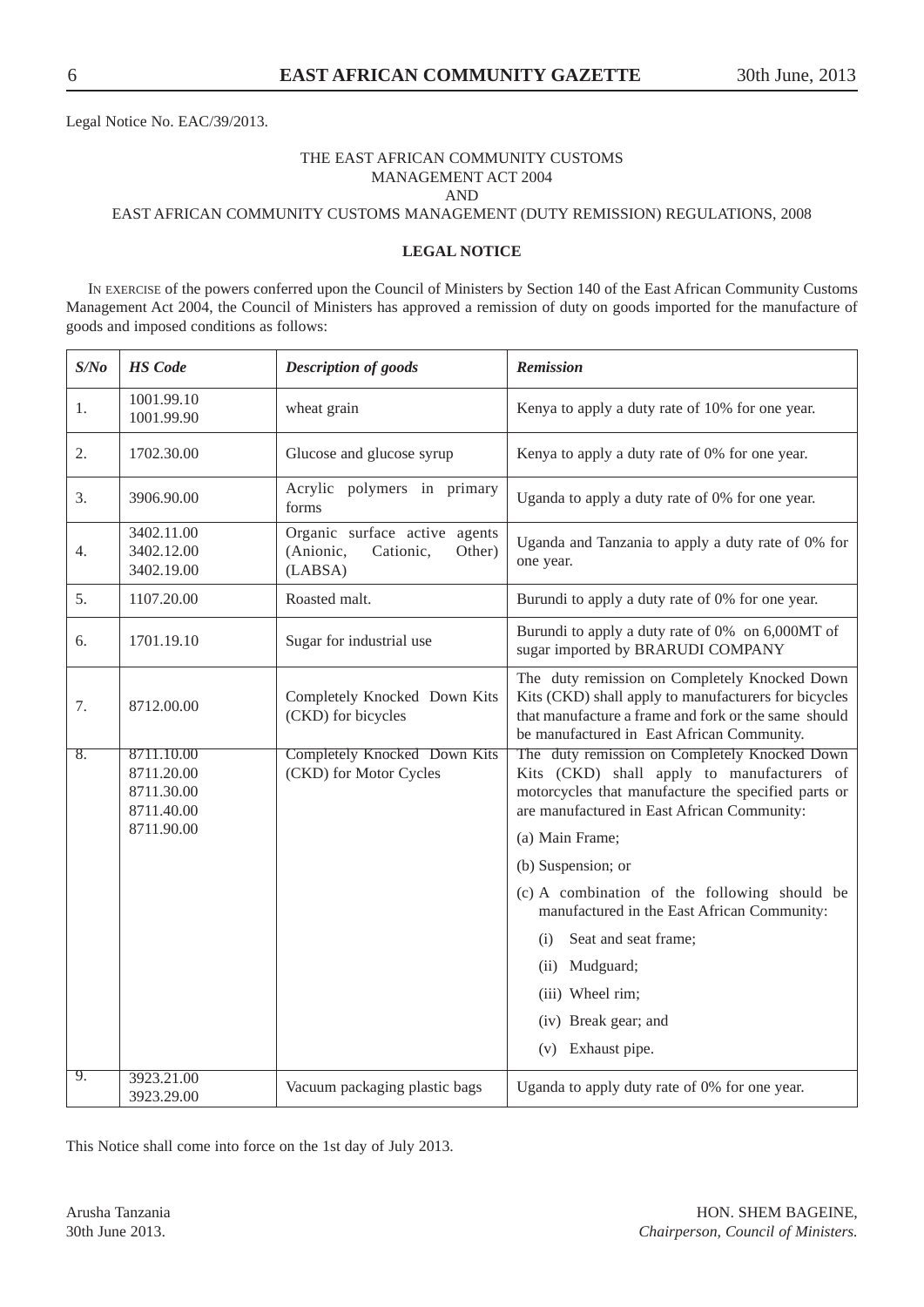Legal Notice No. EAC/40/2013.

#### THE EAST AFRICAN COMMUNITY CUSTOMS MANAGEMENT ACT 2004

#### AMENDMENT TO THE FIFTH SCHEDULE (EXEMPTIONS REGIME) OF THE EAC CUSTOMS MANAGEMENT ACT, 2004

#### **LEGAL NOTICE**

IN EXERCISE of the powers conferred upon the Council of Ministers by Section 114 (3) of the East African Community Customs Management Act 2004, the Council of Ministers has amended the Fifth Schedule of the Act as follows:-

1. By Deleting paragraph 24 in Part B – GENERAL EXEMPTIONS and replacing it with the new paragraph as follows:

#### **"24. Railway operations**

- (a) Any of the following goods, which are imported for use by an operator approved by a competent authority responsible for railways in the Partner State and in such quantities as the Commissioner may specify:
	- (a) Wagons, coaches, locomotives, trolleys parts and accessories thereof;
	- (b) traffic control instruments, lighting and radio apparatus;
	- (c) equipment of specialized nature for the repair, maintenance and servicing of locomotives and coaches;
	- (d) railway line signs imported solely for use in connection with railway operations;
	- (e) catering stores, such as luncheon boxes, cardboard trays, paper plates and paper napkins imported for use in the passenger trains by a railways company or contracted caterer;
	- (f) equipment of a specialised nature for construction, repair, maintenance and servicing of a railway infrastructure; and
	- (g) specialised railway loading and unloading equipment.
- 3. By Deleting paragraph 27 in Part B GENERAL EXEMPTIONS and replacing it with the new paragraph as follows:

#### **"27 Plastic bag biogas digesters"**

4. By adding a new paragraph 38 immediately after paragraph 37 in PART B – GENERAL EXEMPTIONS as follows:

#### **"38. Water Treatment Effluent Plant"**

This Notice shall come into force on the 1<sup>st</sup> day of July 2013.

HON. SHEM BAGEINE, *Chairperson, Council of Ministers.*

Arusha, Tanzania, 30th June, 2013.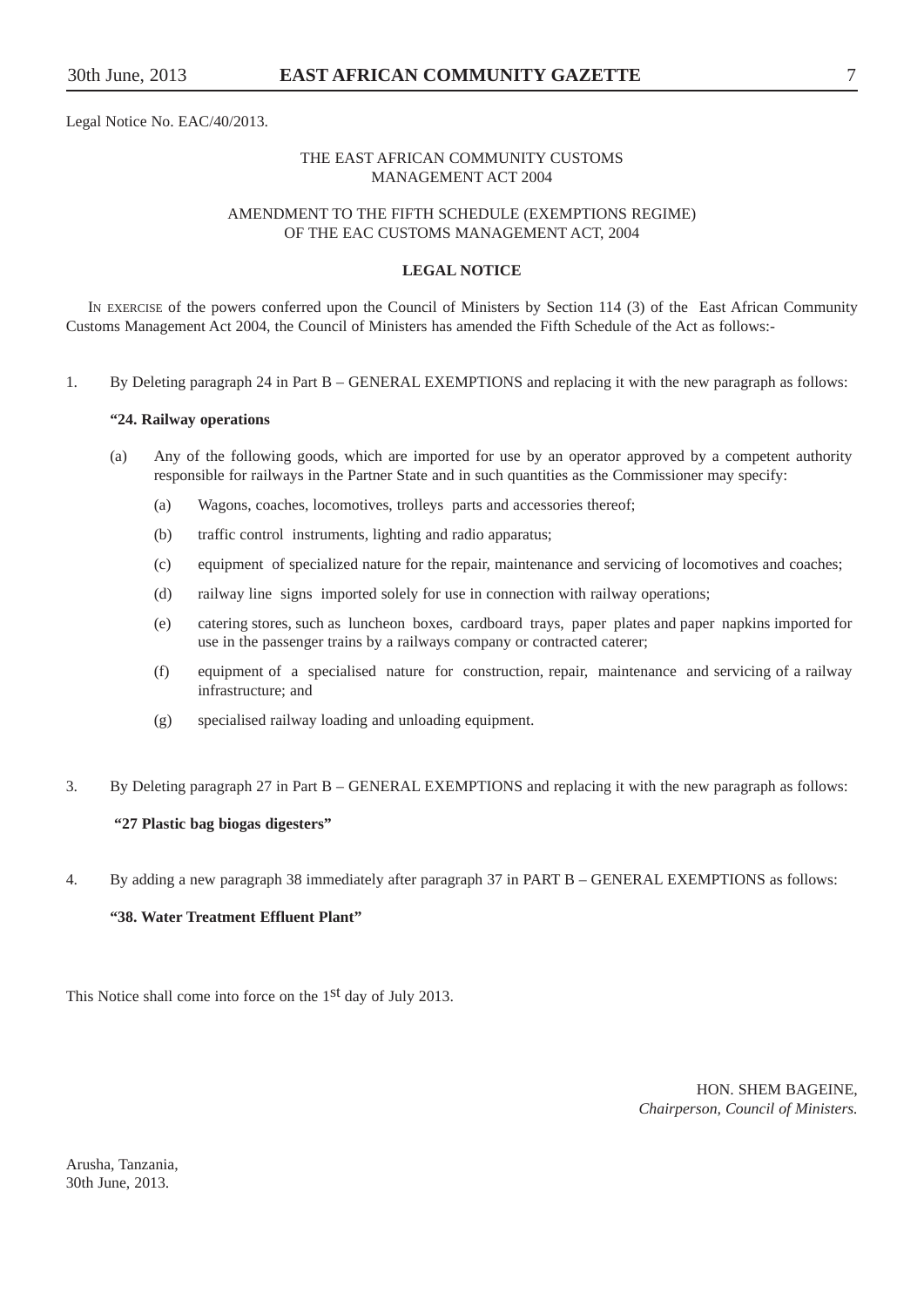Legal Notice No. EAC/41/2013.

#### THE PROTOCOL ON THE ESTABLISHMENT OF THE EAST AFRICAN COMMUNITY CUSTOMS UNION

#### AND

#### THE EAST AFRICAN COMMUNITY CUSTOMS MANAGEMENT ACT 2004

#### **LEGAL NOTICE**

IN EXERCISE of the powers conferred upon the Council of Ministers by Articles12 (3) and 36 of the Protocol on the Establishment of the EAC Customs Union and Section 140 of the East African Community Customs Management Act 2004, the Council of Ministers has approved the following manufacturers to import the specified raw materials and industrial inputs free of duty under the duty remission scheme for five years with effect from 1st July 2009

| S/No         | Company<br><b>Name</b>       | <b>Tariff Nos</b> | <b>Description</b>                                                                                                                                                                                                                                 | <b>Finished Product</b>    |
|--------------|------------------------------|-------------------|----------------------------------------------------------------------------------------------------------------------------------------------------------------------------------------------------------------------------------------------------|----------------------------|
| $\mathbf{1}$ | <b>AFRITEXTIL</b><br>$E$ s.a | 2519.90.00        | - Natural magnesium carbonate<br>Other<br>(magnesite); fused magnesia; dead-burned<br>(sintered) magnesia, whether or not containing<br>small quantities of other oxides added before<br>sintering; other magnesium oxide, whether or not<br>pure. | Woven fabrics and garments |
|              |                              | 2811.19.00        | $\overline{\phantom{a}}$ Other                                                                                                                                                                                                                     | Woven fabrics and garments |
|              |                              | 3212.90.90        | — Other                                                                                                                                                                                                                                            | Woven fabrics and garments |
|              |                              | 3213.10.00        | - Colours in sets                                                                                                                                                                                                                                  | Woven fabrics and garments |
|              |                              | 3213.90.00        | - Other                                                                                                                                                                                                                                            | Woven fabrics and garments |
|              |                              | 3505.10.00        | - Dextrins and other modified starches                                                                                                                                                                                                             | Woven fabrics and garments |
|              |                              | 3505.20.00        | - Glues                                                                                                                                                                                                                                            | Woven fabrics and garments |
|              |                              | 3703.10.00        | - In rolls of a width exceeding 610 mm                                                                                                                                                                                                             | Woven fabrics and garments |
|              |                              | 3703.20.00        | - Other, for colour photography (polychrome)                                                                                                                                                                                                       | Woven fabrics and garments |
|              |                              | 3703.90.00        | - Other                                                                                                                                                                                                                                            | Woven fabrics and garments |
|              |                              | 4816.20.00        | - Self-copy paper                                                                                                                                                                                                                                  | Woven fabrics and garments |
|              |                              | 4816.90.00        | - Other                                                                                                                                                                                                                                            | Woven fabrics and garments |
|              |                              | 4821.10.90        | -Other                                                                                                                                                                                                                                             | Woven fabrics and garments |
|              |                              | 4821.90.00        | - Other                                                                                                                                                                                                                                            | Woven fabrics and garments |
|              |                              | 4823.90.90        | -Other                                                                                                                                                                                                                                             | Woven fabrics and garments |
|              |                              | 5204.19.00        | $\overline{\phantom{a}}$ Other                                                                                                                                                                                                                     | Woven fabrics and garments |
|              |                              | 5205.12.00        | - Measuring less than 714.29 decitex but not<br>less than 232.56 decitex (exceeding 14 metric<br>number but not exceeding 43 metric number)                                                                                                        | Woven fabrics and garments |
|              |                              | 5205.23.00        | - Measuring less than 232.56 decitex but not<br>less than 192.31 decitex (exceeding 43 metric<br>number but not exceeding 52 metric number)                                                                                                        | Woven fabrics and garments |
|              |                              | 5205.32.00        | - Measuring per single yarn less than 714.29<br>decitex but not less than 232.56 decitex<br>(exceeding 14 metric number but not<br>exceeding 43 metric number per single yarn)                                                                     | Woven fabrics and garments |

#### **APPROVED BURUNDI'S LIST OF COMPANIES AND INDUSTRIAL INPUTS**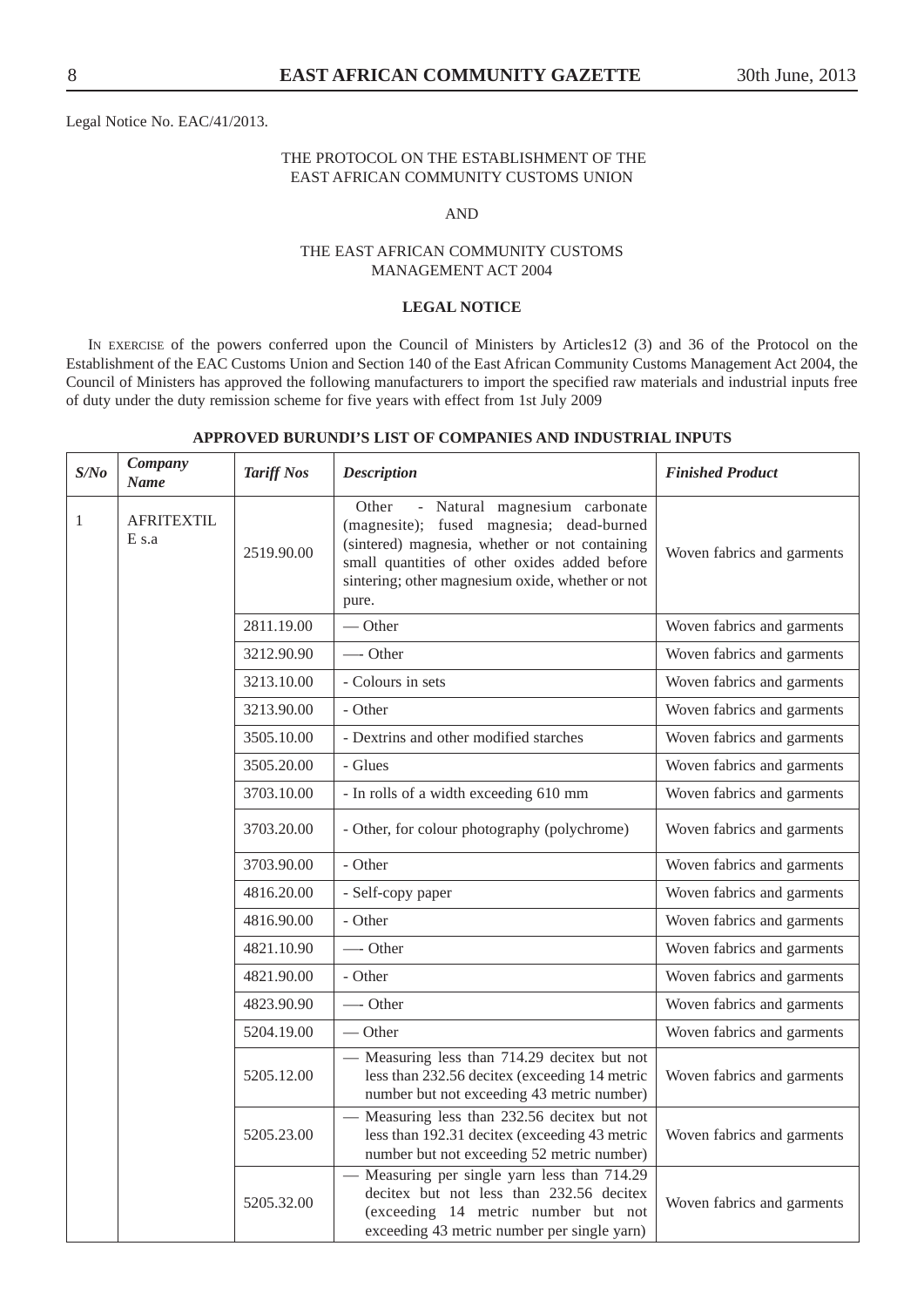| 5205.33.00 | Measuring per single yarn less than 232.56<br>decitex but not less than 192.31 decitex<br>(exceeding 43 metric number but not<br>exceeding 52 metric number per single yarn)   | Woven fabrics and garments |
|------------|--------------------------------------------------------------------------------------------------------------------------------------------------------------------------------|----------------------------|
| 5205.42.00 | Measuring per single yarn less than 714.29<br>decitex but not less than 232.56 decitex<br>(exceeding 14 metric number but not<br>exceeding 43 metric number per single yarn)   | Woven fabrics and garments |
| 5205.43.00 | Measuring per single yarn less than 232.56<br>decitex but not less than 192.31 decitex<br>(exceeding 43 metric number but not<br>exceeding 52 metric number per single yarn)   | Woven fabrics and garments |
| 5206.12.00 | - Measuring less than 714.29 decitex but not<br>less than 232.56 decitex (exceeding 14 metric<br>number but not exceeding 43 metric number)                                    | Woven fabrics and garments |
| 5206.13.00 | - Measuring less than 232.56 decitex but not<br>less than 192.31 decitex (exceeding 43 metric<br>number but not exceeding 52 metric number)                                    | Woven fabrics and garments |
| 5206.22.00 | Measuring less than 714.29 decitex but not<br>less than 232.56 decitex (exceeding 14 metric<br>number but not exceeding 43 metric number)                                      | Woven fabrics and garments |
| 5206.23.00 | Measuring less than 232.56 decitex but not<br>less than 192.31 decitex (exceeding 43 metric<br>number but not exceeding 52 metric number)                                      | Woven fabrics and garments |
| 5206.32.00 | Measuring per single yarn less than 714.29<br>decitex but not less than 232.56 decitex<br>(exceeding 14 metric number but not<br>exceeding 43 metric number per single yarn)   | Woven fabrics and garments |
| 5206.33.00 | - Measuring per single yarn less than 232.56<br>decitex but not less than 192.31 decitex<br>(exceeding 43 metric number but not<br>exceeding 52 metric number per single yarn) | Woven fabrics and garments |
| 5206.42.00 | - Measuring per single yarn less than 714.29<br>decitex but not less than 232.56 decitex<br>(exceeding 14 metric number but not<br>exceeding 43 metric number per single yarn) | Woven fabrics and garments |
| 5206.43.00 | - Measuring per single yarn less than 232.56<br>decitex but not less than 192.31 decitex<br>(exceeding 43 metric number but not<br>exceeding 52 metric number per single yarn) | Woven fabrics and garments |
| 5208.12.00 | — Plain weave, weighing more than 100 g/m <sup>2</sup>                                                                                                                         | Woven fabrics and garments |
| 5208.13.00 | - 3-thread or 4-thread twill, including cross<br>twill                                                                                                                         | Woven fabrics and garments |
| 5208.19.00 | - Other fabrics                                                                                                                                                                | Woven fabrics and garments |
| 5209.11.00 | - Plain weave                                                                                                                                                                  | Woven fabrics and garments |
| 5209.12.00 | - 3-thread or 4-thread twill, including cross<br>twill                                                                                                                         | Woven fabrics and garments |
| 5210.11.00 | - Plain weave                                                                                                                                                                  | Woven fabrics and garments |
| 5210.19.00 | - Other fabrics                                                                                                                                                                | Woven fabrics and garments |
| 5211.19.00 | Other fabrics                                                                                                                                                                  | Woven fabrics and garments |
| 5407.10.00 | Woven fabrics obtained from high tenacity<br>yarn of nylon or other polyamides or of<br>polyesters                                                                             | Woven fabrics and garments |
| 5407.41.00 | Unbleached or bleached                                                                                                                                                         | Woven fabrics and garments |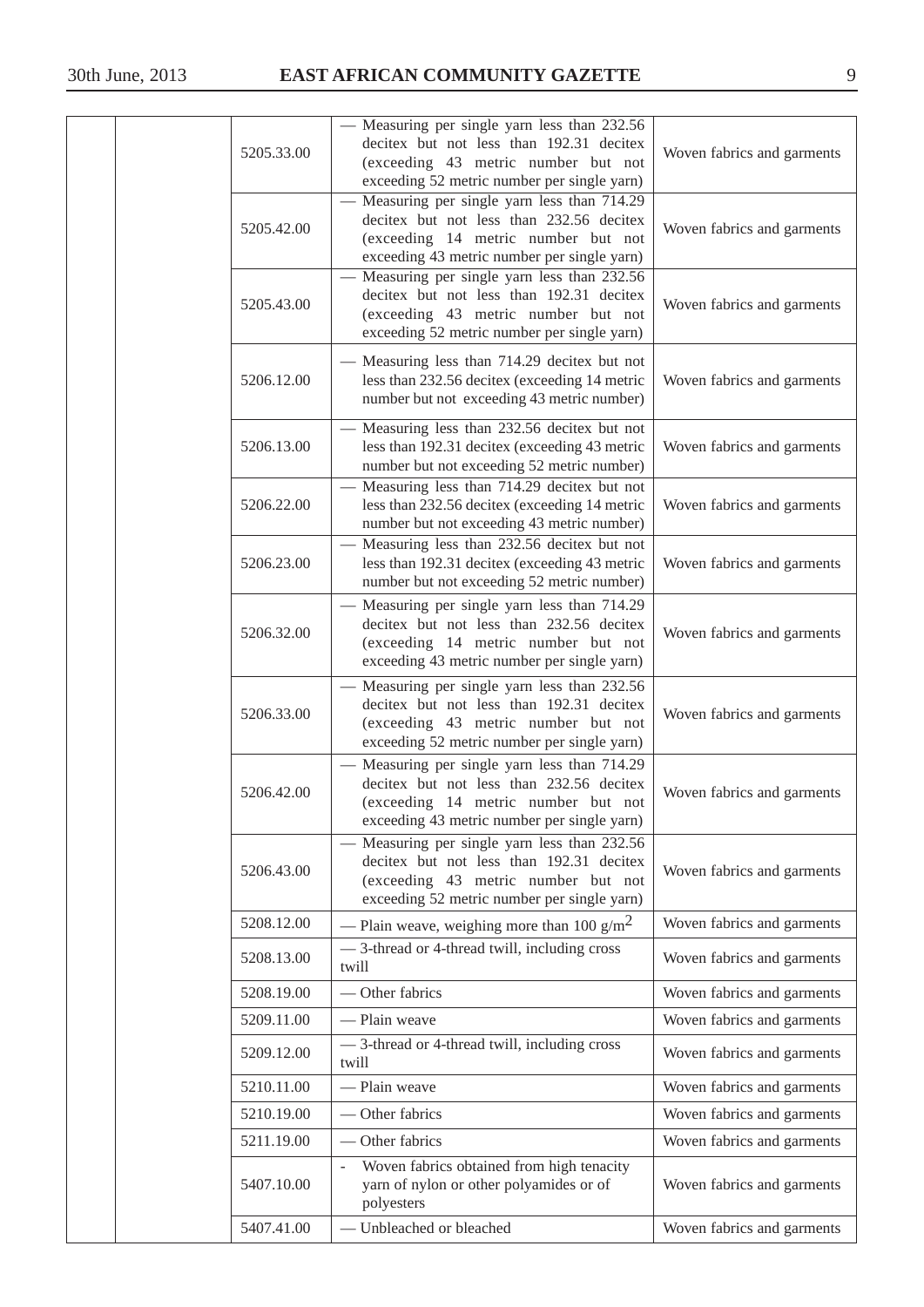|                |                 | 5407.69.00 | $-$ Other                                                                          | Woven fabrics and garments |
|----------------|-----------------|------------|------------------------------------------------------------------------------------|----------------------------|
|                |                 | 5407.81.00 | - Unbleached or bleached                                                           | Woven fabrics and garments |
|                |                 | 5408.10.00 | - Woven fabrics obtained from high tenacity<br>yarn of viscose rayon               | Woven fabrics and garments |
|                |                 | 5408.21.00 | - Unbleached or bleached                                                           | Woven fabrics and garments |
|                |                 | 5512.11.00 | - Unbleached or bleached                                                           | Woven fabrics and garments |
|                |                 | 5512.21.00 | - Unbleached or bleached                                                           | Woven fabrics and garments |
|                |                 | 5513.11.00 | — Of polyester staple fibres, plain weave                                          | Woven fabrics and garments |
|                |                 | 5513.12.00 | - 3-thread or 4-thread twill, including cross<br>twill, of polyester staple fibres | Woven fabrics and garments |
|                |                 | 5513.19.00 | - Other woven fabrics                                                              | Woven fabrics and garments |
|                |                 | 5514.11.00 | - Of polyester staple fibres, plain weave                                          | Woven fabrics and garments |
|                |                 | 5514.19.00 | - Other woven fabrics                                                              | Woven fabrics and garments |
|                |                 | 5515.11.00 | - Mixed mainly or solely with viscose rayon<br>staple fibres                       | Woven fabrics and garments |
|                |                 | 5515.12.00 | - Mixed mainly or solely with man-made<br>filaments                                | Woven fabrics and garments |
|                |                 | 5515.19.00 | $-$ Other                                                                          | Woven fabrics and garments |
|                |                 | 5516.11.00 | - Unbleached or bleached                                                           | Woven fabrics and garments |
|                |                 | 5516.41.00 | - Unbleached or bleached                                                           | Woven fabrics and garments |
|                |                 | 5601.21.00 | - Of cotton                                                                        | Woven fabrics and garments |
|                |                 | 6217.90.00 | - Parts                                                                            | Woven fabrics and garments |
|                |                 | 7506.10.00 | - Of nickel, not alloyed                                                           | Woven fabrics and garments |
|                |                 | 7506.20.00 | - Of nickel alloys                                                                 | Woven fabrics and garments |
|                |                 | 7508.10.00 | - Cloth, grill and netting, of nickel wire                                         | Woven fabrics and garments |
|                |                 | 7508.90.00 | - Other                                                                            | Woven fabrics and garments |
|                |                 | 7606.11.00 | - Of aluminium, not alloyed                                                        | Woven fabrics and garments |
|                |                 | 7606.12.00 | - Of aluminium alloys                                                              | Woven fabrics and garments |
|                |                 | 8308.90.00 | - Other, including parts                                                           | Woven fabrics and garments |
|                |                 | 9606.10.00 | - Press-fasteners, snap-fasteners and press-studs<br>and parts therefor            | Woven fabrics and garments |
|                |                 | 9606.21.00 | - Of plastics, not covered with textile material                                   | Woven fabrics and garments |
|                |                 | 9606.22.00 | - Of base metal, not covered with textile<br>material                              | Woven fabrics and garments |
|                |                 | 9606.29.00 | $-$ Other                                                                          | Woven fabrics and garments |
|                |                 | 9606.30.00 | - Button moulds and other parts of buttons;<br>button blanks                       | Woven fabrics and garments |
|                |                 | 9607.11.00 | - Fitted with chain scoops of base metal                                           | Woven fabrics and garments |
|                |                 | 9607.19.00 | $-$ Other                                                                          | Woven fabrics and garments |
|                |                 | 9607.20.00 | - Parts<br>Printing ink, writing or drawing ink and other                          | Woven fabrics and garments |
|                |                 |            | inks, whether or not concentrated or solid.                                        |                            |
|                |                 | 3215.11.00 | - Black                                                                            | <b>Printed Materials</b>   |
| $\overline{2}$ | <b>IMPRILEX</b> | 3215.19.00 | $-$ Other                                                                          | <b>Printed Materials</b>   |
|                |                 | 3705.10.00 | - For offset reproduction                                                          | <b>Printed Materials</b>   |
|                |                 | 3705.90.00 | - Other                                                                            | <b>Printed Materials</b>   |
|                |                 | 3707.10.00 | - Sensitising emulsions                                                            | <b>Printed Materials</b>   |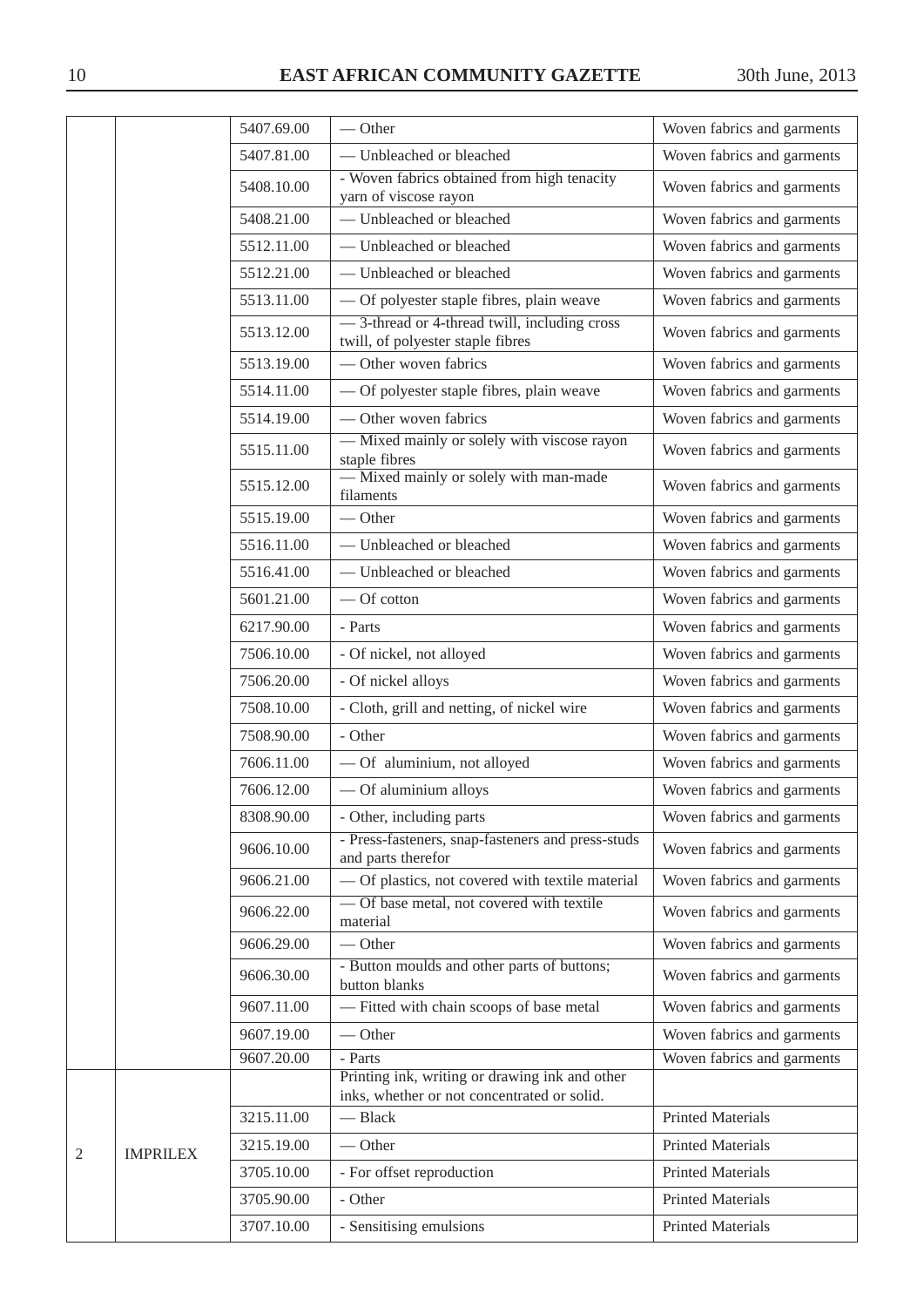|                |                                 | 3707.90.00 | - Other                                                                                                                                                                                                                  | <b>Printed Materials</b> |
|----------------|---------------------------------|------------|--------------------------------------------------------------------------------------------------------------------------------------------------------------------------------------------------------------------------|--------------------------|
|                |                                 | 3815.19.00 | $-$ Other                                                                                                                                                                                                                | <b>Printed Materials</b> |
|                |                                 | 3815.90.00 | - Other                                                                                                                                                                                                                  | <b>Printed Materials</b> |
|                |                                 | 4801.00.10 | - Weighing less than $42g/m2$                                                                                                                                                                                            | <b>Printed Materials</b> |
|                |                                 | 4801.00.90 | — Other                                                                                                                                                                                                                  | <b>Printed Materials</b> |
|                |                                 | 4802.20.00 | - Paper and paperboard of a kind used as a base<br>for photo-sensitive, heat-sensitive or electro-<br>sensitive paper or paperboard                                                                                      | <b>Printed Materials</b> |
|                |                                 | 4802.55.00 | — Weighing $40$ g/m? or more but not more than<br>150 $g/m$ ?, in rolls                                                                                                                                                  | <b>Printed Materials</b> |
|                |                                 | 4802.57.00 | — Other, weighing 40 $g/m$ ? or more but not<br>more than $150 \text{ g/m}$ ?                                                                                                                                            | <b>Printed Materials</b> |
|                |                                 | 4802.58.00 | — Weighing more than 150 $g/m$ ?                                                                                                                                                                                         | <b>Printed Materials</b> |
|                |                                 | 4804.19.90 | $\overline{\phantom{a}}$ Other                                                                                                                                                                                           | <b>Printed Materials</b> |
|                |                                 | 4804.21.00 | - Unbleached                                                                                                                                                                                                             | <b>Printed Materials</b> |
|                |                                 | 4804.29.00 | $-$ Other                                                                                                                                                                                                                | <b>Printed Materials</b> |
|                |                                 | 4804.39.00 | $-$ Other                                                                                                                                                                                                                | <b>Printed Materials</b> |
|                |                                 | 4804.49.00 | $-$ Other                                                                                                                                                                                                                | <b>Printed Materials</b> |
|                |                                 | 4805.11.00 | - Semi-chemical fluting paper                                                                                                                                                                                            | <b>Printed Materials</b> |
|                |                                 | 4805.19.00 | $-$ Other                                                                                                                                                                                                                | <b>Printed Materials</b> |
|                |                                 | 4805.91.00 | — Weighing 150 g/m? or less                                                                                                                                                                                              | <b>Printed Materials</b> |
|                |                                 | 4807.00.00 | Composite paper and paperboard (made by<br>sticking flat layers of paper or paperboard<br>together with an adhesive), not surface-coated or<br>impregnated, whether or not internally<br>reinforced, in rolls or sheets. | <b>Printed Materials</b> |
|                |                                 | 4809.20.00 | - Self-copy paper                                                                                                                                                                                                        | <b>Printed Materials</b> |
|                |                                 | 4810.13.00 | $-$ In rolls                                                                                                                                                                                                             | <b>Printed Materials</b> |
|                |                                 | 4810.19.00 | $-$ Other                                                                                                                                                                                                                | <b>Printed Materials</b> |
|                |                                 | 4810.99.00 | $-$ Other                                                                                                                                                                                                                | <b>Printed Materials</b> |
|                |                                 | 4811.10.00 | - Tarred, bituminised or asphalted paper and<br>paperboard                                                                                                                                                               | <b>Printed Materials</b> |
|                |                                 | 4811.41.90 | -Other                                                                                                                                                                                                                   | <b>Printed Materials</b> |
|                |                                 | 4811.49.00 | $-$ Other                                                                                                                                                                                                                | <b>Printed Materials</b> |
|                |                                 | 4811.90.00 | - Other paper, paperboard, cellulose wadding<br>and webs of cellulose fibres                                                                                                                                             | <b>Printed Materials</b> |
|                |                                 | 4821.10.90 | -- Other                                                                                                                                                                                                                 | <b>Printed Materials</b> |
|                |                                 | 7229.90.00 | - Other                                                                                                                                                                                                                  | <b>Printed Materials</b> |
| $\overline{3}$ | <b>TOP</b><br><b>IMPRIMERIE</b> |            | Polycarboxylic acids, their anhydrides, halides,<br>peroxides and peroxyacids; their halogenated,<br>sulphonated, nitrated or nitrosated derivatives.                                                                    |                          |
|                |                                 | 3215.11.00 | - Black                                                                                                                                                                                                                  | <b>Printed Materials</b> |
|                |                                 | 3215.19.00 | $-$ Other                                                                                                                                                                                                                | <b>Printed Materials</b> |
|                |                                 | 3505.20.00 | - Glues                                                                                                                                                                                                                  | <b>Printed Materials</b> |
|                |                                 | 3701.91.00 | - For colour photography (polychrome)                                                                                                                                                                                    | <b>Printed Materials</b> |
|                |                                 | 3705.10.00 | - For offset reproduction                                                                                                                                                                                                | <b>Printed Materials</b> |
|                |                                 | 3707.10.00 | - Sensitising emulsions                                                                                                                                                                                                  | Printed Material         |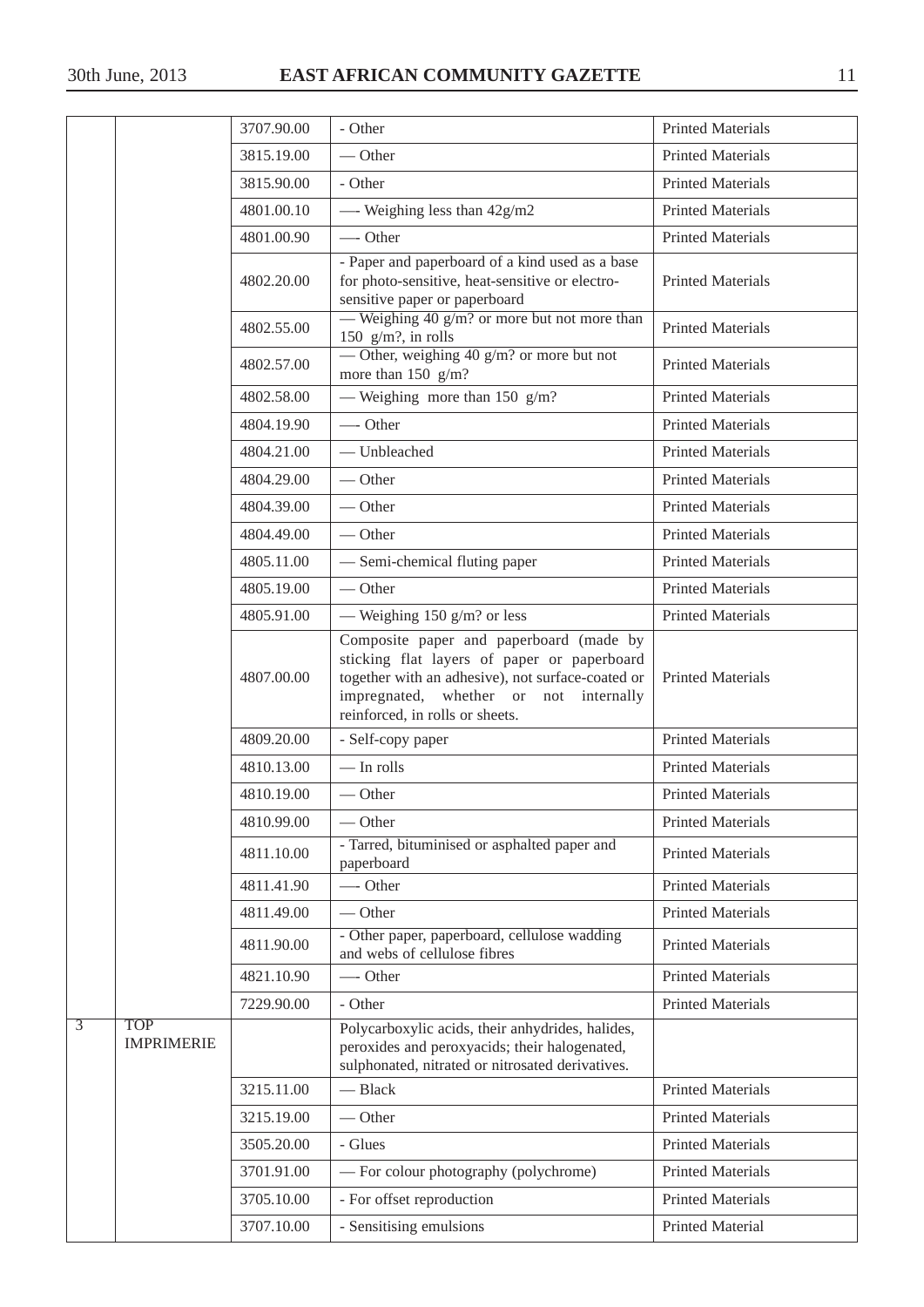|                |                                        | 3707.90.00 | - Other                                                                                                                                                                                                                  | <b>Printed Materials</b> |
|----------------|----------------------------------------|------------|--------------------------------------------------------------------------------------------------------------------------------------------------------------------------------------------------------------------------|--------------------------|
|                |                                        | 3815.19.00 | $-$ Other                                                                                                                                                                                                                | <b>Printed Materials</b> |
|                |                                        | 3815.90.00 | - Other                                                                                                                                                                                                                  | <b>Printed Materials</b> |
|                |                                        | 4801.00.10 | - Weighing less than $42g/m2$                                                                                                                                                                                            | <b>Printed Materials</b> |
|                |                                        | 4801.00.90 | — Other                                                                                                                                                                                                                  | <b>Printed Materials</b> |
|                |                                        | 4802.20.00 | - Paper and paperboard of a kind used as a base for<br>photo-sensitive, heat-sensitive or electro-sensitive<br>paper or paperboard                                                                                       | <b>Printed Materials</b> |
|                |                                        | 4802.55.00 | — Weighing 40 g/m? or more but not more than<br>150 $g/m$ ?, in rolls                                                                                                                                                    | <b>Printed Materials</b> |
|                |                                        | 4802.57.00 | — Other, weighing 40 $g/m$ ? or more but not more<br>than $150$ g/m?                                                                                                                                                     | <b>Printed Materials</b> |
|                |                                        | 4802.58.00 | — Weighing more than 150 $g/m$ ?                                                                                                                                                                                         | <b>Printed Materials</b> |
|                |                                        | 4804.11.00 | - Unbleached                                                                                                                                                                                                             | <b>Printed Materials</b> |
|                |                                        | 4804.19.90 | $\longrightarrow$ Other                                                                                                                                                                                                  | <b>Printed Materials</b> |
|                |                                        | 4804.21.00 | - Unbleached                                                                                                                                                                                                             | <b>Printed Materials</b> |
|                |                                        | 4804.29.00 | — Other                                                                                                                                                                                                                  | <b>Printed Materials</b> |
|                |                                        | 4804.39.00 | — Other                                                                                                                                                                                                                  | <b>Printed Materials</b> |
|                |                                        | 4804.49.00 | $-$ Other                                                                                                                                                                                                                | <b>Printed Materials</b> |
|                |                                        | 4805.11.00 | - Semi-chemical fluting paper                                                                                                                                                                                            | <b>Printed Materials</b> |
|                |                                        | 4805.12.00 | - Straw fluting paper                                                                                                                                                                                                    | <b>Printed Materials</b> |
|                |                                        | 4805.91.00 | — Weighing 150 g/m? or less                                                                                                                                                                                              | <b>Printed Materials</b> |
|                |                                        | 4807.00.00 | Composite paper and paperboard (made by sticking<br>flat layers of paper or paperboard together with an<br>adhesive), not surface-coated or impregnated,<br>whether or not internally reinforced, in rolls or<br>sheets. | <b>Printed Materials</b> |
|                |                                        | 4808.10.00 | - Corrugated paper and paperboard, whether or not<br>perforated                                                                                                                                                          | <b>Printed Materials</b> |
|                |                                        | 4809.20.00 | - Self-copy paper                                                                                                                                                                                                        | <b>Printed Materials</b> |
|                |                                        | 4810.13.00 | $-$ In rolls                                                                                                                                                                                                             | <b>Printed Materials</b> |
|                |                                        | 4810.19.00 | $-$ Other                                                                                                                                                                                                                | <b>Printed Materials</b> |
|                |                                        | 4810.99.00 | $-$ Other                                                                                                                                                                                                                | <b>Printed Materials</b> |
|                |                                        | 4811.10.00 | - Tarred, bituminised or asphalted paper and<br>paperboard                                                                                                                                                               | <b>Printed Materials</b> |
|                |                                        | 4811.41.10 | - Unprinted                                                                                                                                                                                                              | <b>Printed Materials</b> |
|                |                                        | 4811.41.90 | -Other                                                                                                                                                                                                                   | <b>Printed Materials</b> |
|                |                                        | 4811.49.00 | $-$ Other                                                                                                                                                                                                                | <b>Printed Materials</b> |
|                |                                        | 4811.90.00 | - Other paper, paperboard, cellulose wadding and<br>webs of cellulose fibres                                                                                                                                             | <b>Printed Materials</b> |
|                |                                        | 4821.10.90 | -Other                                                                                                                                                                                                                   | <b>Printed Materials</b> |
|                |                                        | 4821.90.00 | - Other                                                                                                                                                                                                                  | <b>Printed Materials</b> |
|                |                                        | 7229.90.00 | - Other                                                                                                                                                                                                                  | <b>Printed Materials</b> |
| $\overline{4}$ | <b>LES PRESSES</b><br><b>LAVIGERIE</b> |            |                                                                                                                                                                                                                          |                          |
|                |                                        | 3215.11.00 | - Black                                                                                                                                                                                                                  | <b>Printed Materials</b> |
|                |                                        | 3215.19.00 | $-$ Other                                                                                                                                                                                                                | <b>Printed Materials</b> |
|                |                                        | 3215.90.90 | -Other                                                                                                                                                                                                                   | <b>Printed Materials</b> |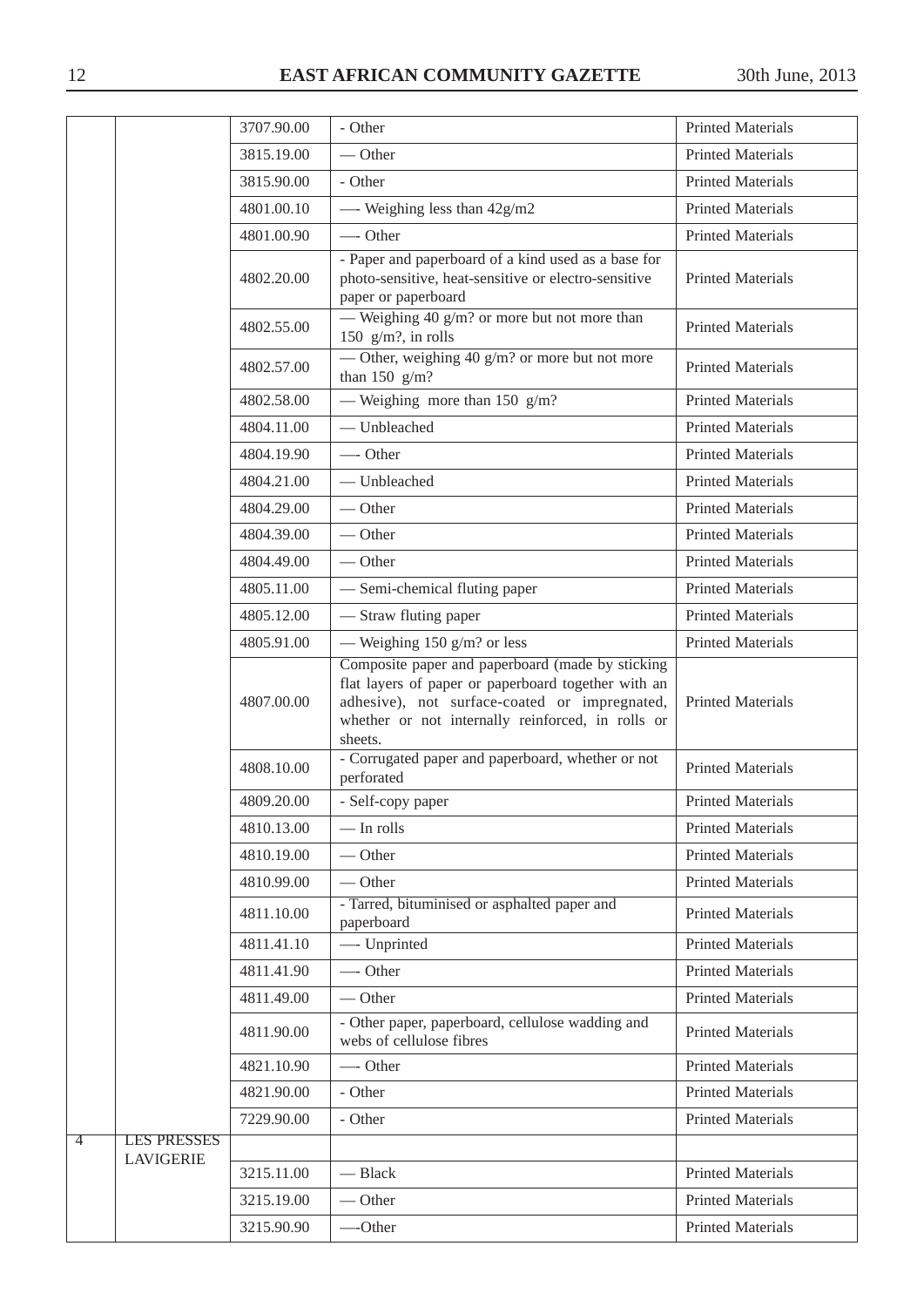| 3505.20.00 | - Glues                                                                                                                                                                                                               | <b>Printed Materials</b> |
|------------|-----------------------------------------------------------------------------------------------------------------------------------------------------------------------------------------------------------------------|--------------------------|
| 3701.91.00 | - For colour photography (polychrome)                                                                                                                                                                                 | <b>Printed Materials</b> |
| 3704.00.00 | Photographic plates, film, paper, paperboard and<br>textiles, exposed but not developed.                                                                                                                              | <b>Printed Materials</b> |
| 3705.10.00 | - For offset reproduction                                                                                                                                                                                             | <b>Printed Materials</b> |
| 3705.90.00 | - Other                                                                                                                                                                                                               | <b>Printed Materials</b> |
| 3707.90.00 | - Other                                                                                                                                                                                                               | <b>Printed Materials</b> |
| 3815.19.00 | $-$ Other                                                                                                                                                                                                             | <b>Printed Materials</b> |
| 3815.90.00 | - Other                                                                                                                                                                                                               | <b>Printed Materials</b> |
| 3919.10.00 | - In rolls of a width not exceeding 20 cm                                                                                                                                                                             | <b>Printed Materials</b> |
| 4005.99.00 | $-$ Other                                                                                                                                                                                                             | <b>Printed Materials</b> |
| 4008.29.00 | $\overline{\phantom{a}}$ Other                                                                                                                                                                                        | <b>Printed Materials</b> |
| 4801.00.10 | - Weighing less than 42g/m2                                                                                                                                                                                           | <b>Printed Materials</b> |
| 4801.00.90 | -Other                                                                                                                                                                                                                | <b>Printed Materials</b> |
| 4802.54.00 | — Weighing less than 40 $g/m$ ?                                                                                                                                                                                       | <b>Printed Materials</b> |
| 4802.55.00 | — Weighing 40 g/m? or more but not more than $150$<br>$g/m$ ?, in rolls                                                                                                                                               | <b>Printed Materials</b> |
| 4802.56.00 | — Weighing 40 $g/m$ ? or more but not more than 150<br>g/m?, in sheets wiith one side not exceeding 435 mm<br>and the other side not exceeding 297 mm in the<br>unfolded state                                        | <b>Printed Materials</b> |
| 4802.57.00 | — Other, weighing 40 $g/m$ ? or more but not more than<br>150 $g/m?$                                                                                                                                                  | <b>Printed Materials</b> |
| 4802.58.00 | — Weighing more than 150 $g/m$ ?                                                                                                                                                                                      | <b>Printed Materials</b> |
| 4804.19.90 | -Other                                                                                                                                                                                                                | <b>Printed Materials</b> |
| 4804.39.00 | $\overline{\phantom{a}}$ Other                                                                                                                                                                                        | <b>Printed Materials</b> |
| 4804.49.00 | — Other                                                                                                                                                                                                               | <b>Printed Materials</b> |
| 4805.12.00 | — Straw fluting paper                                                                                                                                                                                                 | <b>Printed Materials</b> |
| 4805.24.00 | — Weighing 150 g/m? or less                                                                                                                                                                                           | <b>Printed Materials</b> |
| 4807.00.00 | Composite paper and paperboard (made by sticking flat<br>layers of paper or paperboard together with an<br>adhesive), not surface-coated or impregnated, whether<br>or not internally reinforced, in rolls or sheets. | <b>Printed Materials</b> |
| 4809.20.00 | - Self-copy paper                                                                                                                                                                                                     | <b>Printed Materials</b> |
| 4809.90.00 | - Other                                                                                                                                                                                                               | <b>Printed Materials</b> |
| 4810.13.00 | $-$ In rolls                                                                                                                                                                                                          | <b>Printed Materials</b> |
| 4810.14.00 | - In sheets with one side not exceeding 435 mm and<br>the other side not exceeding 297 mm in the unfolded<br>state                                                                                                    | <b>Printed Materials</b> |
| 4810.19.00 | $-$ Other                                                                                                                                                                                                             | <b>Printed Materials</b> |
| 4810.92.00 | — Multi-ply                                                                                                                                                                                                           | <b>Printed Materials</b> |
| 4810.99.00 | — Other                                                                                                                                                                                                               | <b>Printed Materials</b> |
| 4811.10.00 | - Tarred, bituminised or asphalted paper and paperboard                                                                                                                                                               | <b>Printed Materials</b> |
| 4821.10.90 | -Other                                                                                                                                                                                                                | <b>Printed Materials</b> |
| 4811.41.10 | -- Unprinted                                                                                                                                                                                                          | <b>Printed Materials</b> |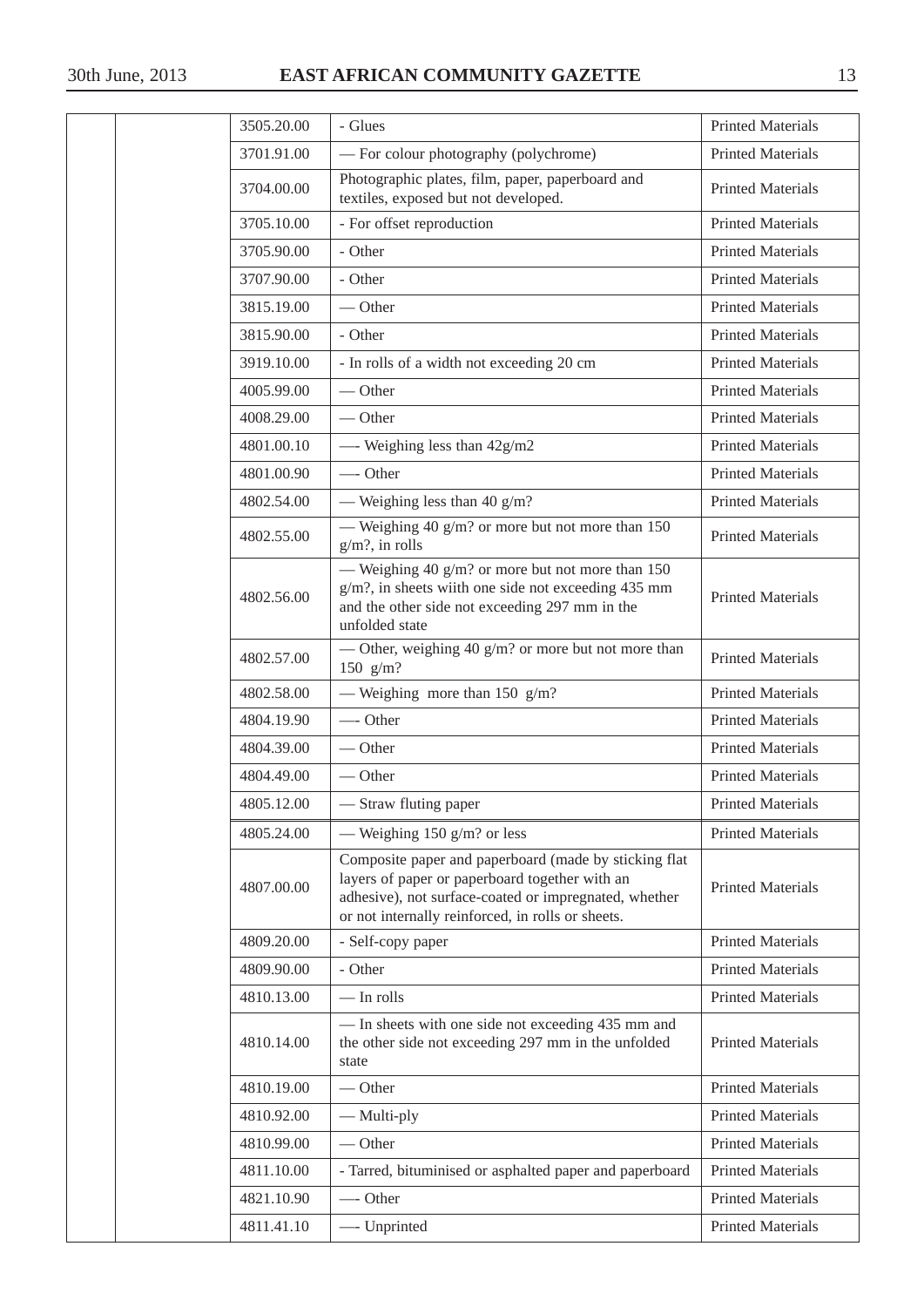|   |                                       | 4811.49.00 | $-$ Other                                                                                                                                                                                                                                           | <b>Printed Materials</b> |
|---|---------------------------------------|------------|-----------------------------------------------------------------------------------------------------------------------------------------------------------------------------------------------------------------------------------------------------|--------------------------|
|   |                                       | 4811.59.90 | $\longrightarrow$ Other                                                                                                                                                                                                                             | <b>Printed Materials</b> |
|   |                                       | 5911.90.00 | - Other                                                                                                                                                                                                                                             | <b>Printed Materials</b> |
|   |                                       | 7229.20.00 | - Of silico-manganese steel                                                                                                                                                                                                                         | <b>Printed Materials</b> |
|   |                                       | 7229.90.00 | - Other                                                                                                                                                                                                                                             | <b>Printed Materials</b> |
|   |                                       | 8442.50.00 | Plates, cylinders and other printing components;<br>$\equiv$<br>plates, cylinders and lithographic stones,<br>prepared for printing purposes (for example,<br>planed, grained or polished)<br>Flat-rolled products of iron or non-alloy steel, of a | <b>Printed Materials</b> |
|   |                                       |            | width of 600 mm or more, clad, plated or coated.                                                                                                                                                                                                    |                          |
| 5 | <b>PROVIDENT</b>                      | 7210.49.00 | $-$ Other                                                                                                                                                                                                                                           | Iron Sheets              |
|   |                                       | 7210.70.00 | - Painted, Vanished or coated with plastics                                                                                                                                                                                                         | Iron Sheets              |
|   | <b>SHETAAL</b>                        |            | Other oil seeds and oleaginous fruits, whether or not<br>broken.                                                                                                                                                                                    |                          |
| 6 | <b>ENTERPRISE</b><br>S                | 1511.90.10 | - Palm olein, fractions                                                                                                                                                                                                                             | Cooking Oil and Soap     |
|   |                                       | 1511.90.90 | -Other                                                                                                                                                                                                                                              | Cooking Oil and Soap     |
| 7 | <b>IMPRIMERIE</b><br><b>PAPETERIE</b> |            | Printing ink, writing or drawing ink and other inks,<br>whether or not concentrated or solid.                                                                                                                                                       |                          |
|   | <b>DU LAC</b><br>(IMPRILAC)           | 3215.11.00 | $-$ Black                                                                                                                                                                                                                                           | Printed materials        |
|   |                                       | 3215.19.00 | $-$ Other                                                                                                                                                                                                                                           | Printed materials        |
|   |                                       | 3505.20.00 | - Glues                                                                                                                                                                                                                                             | Printed materials        |
|   |                                       | 3705.10.00 | - For offset reproduction                                                                                                                                                                                                                           | Printed materials        |
|   |                                       | 3705.90.00 | - Other                                                                                                                                                                                                                                             | Printed materials        |
|   |                                       | 3707.90.00 | - Other                                                                                                                                                                                                                                             | Printed materials        |
|   |                                       | 3815.19.00 | $-$ Other                                                                                                                                                                                                                                           | Printed materials        |
|   |                                       | 3815.90.00 | - Other                                                                                                                                                                                                                                             | Printed materials        |
|   |                                       | 4801.00.10 | - Weighing less than $42g/m2$                                                                                                                                                                                                                       | Printed materials        |
|   |                                       | 4801.00.90 | -Other                                                                                                                                                                                                                                              | Printed materials        |
|   |                                       | 4802.54.00 | — Weighing less than 40 $g/m$ ?                                                                                                                                                                                                                     | Printed materials        |
|   |                                       | 4802.55.00 | — Weighing 40 $g/m$ ? or more but not more than 150<br>$g/m$ ?, in rolls                                                                                                                                                                            | Printed materials        |
|   |                                       | 4802.56.00 | — Weighing 40 g/m? or more but not more than $150$<br>$g/m$ ?, in sheets wiith one side not exceeding 435<br>mm and the other side not exceeding 297 mm in<br>the unfolded state                                                                    | Printed materials        |
|   |                                       | 4802.57.00 | — Other, weighing 40 g/m? or more but not more<br>than $150 \text{ g/m}$ ?                                                                                                                                                                          | Printed materials        |
|   |                                       | 4802.69.00 | $-$ Other                                                                                                                                                                                                                                           | Printed materials        |
|   |                                       | 4805.93.00 | — Weighing 225 $g/m$ ? or more                                                                                                                                                                                                                      | Printed materials        |
|   |                                       | 4809.20.00 | - Self-copy paper                                                                                                                                                                                                                                   | Printed materials        |
|   |                                       | 4809.90.00 | - Other                                                                                                                                                                                                                                             | Printed materials        |
|   |                                       | 4810.19.00 | $-$ Other                                                                                                                                                                                                                                           | Printed materials        |
|   |                                       | 4810.22.00 | - Light-weight coated paper                                                                                                                                                                                                                         | Printed materials        |
|   |                                       | 4810.31.00 | - Bleached uniformly throughout the mass and of<br>which more than 95% by weight of the total fibre<br>content consists of wood fibres obtained by a<br>chemical process, and weighing 150 g/m? or less                                             | Printed materials        |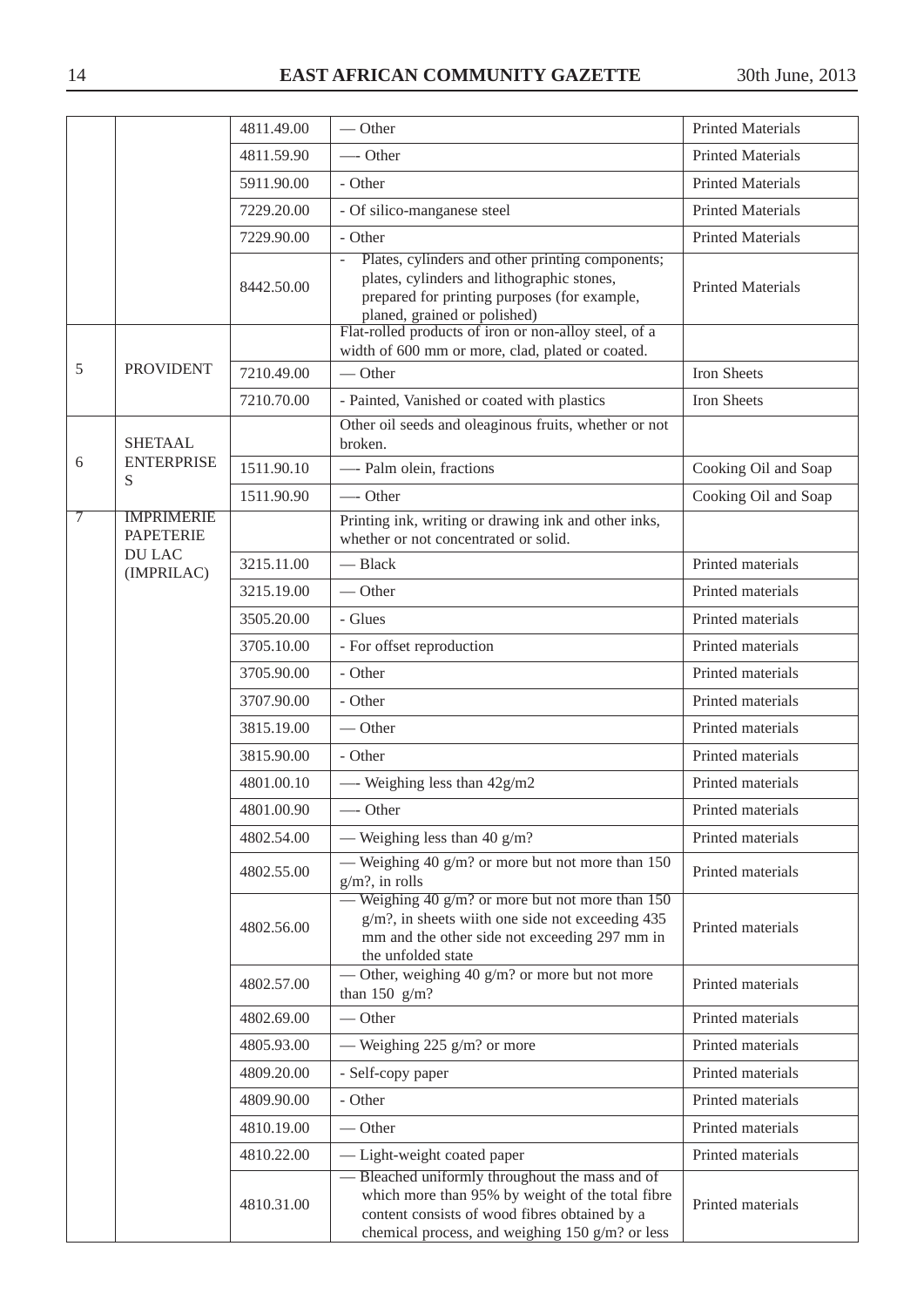|                | 4810.32.00                                                                                          |            | - Bleached uniformly throughout the mass and of<br>which more than 95% by weight of the total fibre<br>content consists of wood fibres obtained by a<br>chemical process, and weighing more than 150 g/m? | Printed materials |
|----------------|-----------------------------------------------------------------------------------------------------|------------|-----------------------------------------------------------------------------------------------------------------------------------------------------------------------------------------------------------|-------------------|
|                |                                                                                                     | 4811.10.00 | - Tarred, bituminised or asphalted paper and<br>paperboard                                                                                                                                                | Printed materials |
|                |                                                                                                     | 4811.41.90 | -Other                                                                                                                                                                                                    | Printed materials |
| $\overline{8}$ | <b>IMPRIMERIE</b><br><b>LA SIRENE</b>                                                               |            | Printing ink, writing or drawing ink and other inks,<br>whether or not concentrated or solid.                                                                                                             |                   |
|                |                                                                                                     | 3215.11.00 | - Black                                                                                                                                                                                                   | Printed materials |
|                |                                                                                                     | 3215.19.00 | $-$ Other                                                                                                                                                                                                 | Printed materials |
|                |                                                                                                     | 3705.90.00 | - Other                                                                                                                                                                                                   | Printed materials |
|                |                                                                                                     | 3707.90.00 | - Other                                                                                                                                                                                                   | Printed materials |
|                |                                                                                                     | 3815.19.00 | $-$ Other                                                                                                                                                                                                 | Printed materials |
|                |                                                                                                     | 3815.90.00 | - Other                                                                                                                                                                                                   | Printed materials |
|                |                                                                                                     | 4801.00.10 | - Weighing less than $42g/m2$                                                                                                                                                                             | Printed materials |
|                |                                                                                                     | 4801.00.90 | -Other                                                                                                                                                                                                    | Printed materials |
|                |                                                                                                     | 4802.20.00 | - Paper and paperboard of a kind used as a base for<br>photo-sensitive, heat-sensitive or electro-sensitive<br>paper or paperboard                                                                        | Printed materials |
|                |                                                                                                     | 4802.55.00 | — Weighing 40 g/m? or more but not more than 150<br>$g/m$ ?, in rolls                                                                                                                                     | Printed materials |
|                |                                                                                                     | 4802.56.00 | — Weighing 40 g/m? or more but not more than $150$<br>g/m?, in sheets wiith one side not exceeding 435 mm<br>and the other side not exceeding 297 mm in the<br>unfolded state                             | Printed materials |
|                |                                                                                                     | 4802.57.00 | — Other, weighing 40 $g/m$ ? or more but not more<br>than $150$ g/m?                                                                                                                                      | Printed materials |
|                |                                                                                                     | 4802.58.00 | — Weighing more than 150 $g/m$ ?                                                                                                                                                                          | Printed materials |
|                |                                                                                                     | 4804.19.90 | — Other                                                                                                                                                                                                   | Printed materials |
|                |                                                                                                     | 4804.39.00 | — Other                                                                                                                                                                                                   | Printed materials |
|                |                                                                                                     | 4804.59.00 | $-$ Other                                                                                                                                                                                                 | Printed materials |
|                |                                                                                                     | 4805.19.00 | $-$ Other                                                                                                                                                                                                 | Printed materials |
|                | 4808.40.00<br>embossed or                                                                           |            | - Kraft paper, creped or crinkled, whether or not                                                                                                                                                         | Printed materials |
|                |                                                                                                     | 4809.20.00 | - Self-copy paper                                                                                                                                                                                         | Printed materials |
|                |                                                                                                     | 4809.90.00 | - Other                                                                                                                                                                                                   | Printed materials |
|                |                                                                                                     | 4810.13.00 | $-$ In rolls                                                                                                                                                                                              | Printed materials |
|                |                                                                                                     | 4810.19.00 | $-$ Other                                                                                                                                                                                                 | Printed materials |
|                |                                                                                                     | 4810.92.00 | — Multi-ply                                                                                                                                                                                               | Printed materials |
|                | $-$ Other<br>4810.99.00<br>- Tarred, bituminised or asphalted paper and<br>4811.10.00<br>paperboard |            | Printed materials                                                                                                                                                                                         |                   |
|                |                                                                                                     |            | Printed materials                                                                                                                                                                                         |                   |
|                |                                                                                                     | 4821.10.90 | -Other                                                                                                                                                                                                    | Printed materials |
| 9              | <b>IMPRIMERIE</b><br><b>MODERNE</b>                                                                 |            |                                                                                                                                                                                                           |                   |
|                | $\mathop{\rm DU}\nolimits$                                                                          | 3215.11.00 | - Black                                                                                                                                                                                                   | Printed materials |
|                | <b>BURUNDI</b>                                                                                      | 3215.19.00 | — Other                                                                                                                                                                                                   | Printed materials |
|                | (IMOBU)                                                                                             | 3705.90.00 | - Other                                                                                                                                                                                                   | Printed materials |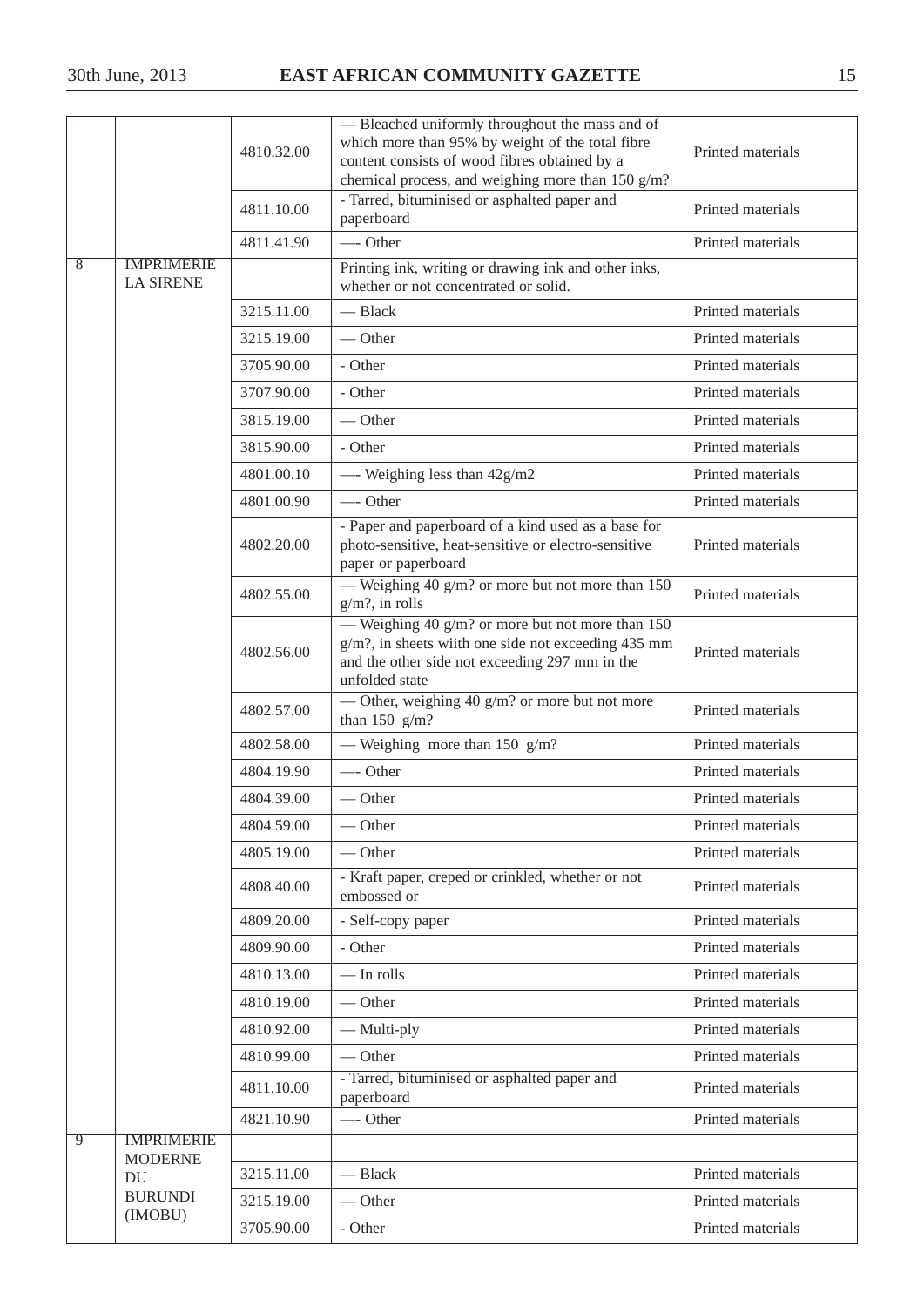|                 |                                                                                               | 3707.90.00 | - Other                                                                                                                                                                       | Printed materials                |
|-----------------|-----------------------------------------------------------------------------------------------|------------|-------------------------------------------------------------------------------------------------------------------------------------------------------------------------------|----------------------------------|
|                 |                                                                                               | 3815.19.00 | $-$ Other                                                                                                                                                                     | Printed materials                |
|                 |                                                                                               | 3815.90.00 | - Other                                                                                                                                                                       | Printed materials                |
|                 |                                                                                               | 4801.00.90 | -Other                                                                                                                                                                        | Printed materials                |
|                 |                                                                                               | 4802.55.00 | — Weighing 40 $g/m$ ? or more but not more than 150<br>$g/m$ ?, in rolls                                                                                                      | Printed materials                |
|                 |                                                                                               | 4802.56.00 | — Weighing 40 g/m? or more but not more than $150$<br>g/m?, in sheets wiith one side not exceeding 435<br>mm and the other side not exceeding 297 mm in<br>the unfolded state | Printed materials                |
|                 |                                                                                               | 4802.57.00 | — Other, weighing 40 $g/m$ ? or more but not more than<br>150 $g/m?$                                                                                                          | Printed materials                |
|                 |                                                                                               | 4802.58.00 | — Weighing more than 150 $g/m$ ?                                                                                                                                              | Printed materials                |
|                 |                                                                                               | 4802.61.00 | $-$ In rolls                                                                                                                                                                  | Printed materials                |
|                 |                                                                                               | 4804.19.90 | $\overline{\phantom{a}}$ Other                                                                                                                                                | Printed materials                |
|                 |                                                                                               | 4804.39.00 | $\overline{\phantom{a}}$ Other                                                                                                                                                | Printed materials                |
|                 |                                                                                               | 4804.59.00 | $-$ Other                                                                                                                                                                     | Printed materials                |
|                 |                                                                                               | 4805.12.00 | — Straw fluting paper                                                                                                                                                         | Printed materials                |
|                 |                                                                                               | 4809.20.00 | - Self-copy paper                                                                                                                                                             | Printed materials                |
|                 |                                                                                               | 4809.90.00 | - Other                                                                                                                                                                       | Printed materials                |
|                 |                                                                                               | 4810.13.00 | $-$ In rolls                                                                                                                                                                  | Printed materials                |
|                 |                                                                                               | 4810.19.00 | $\overline{\phantom{a}}$ Other                                                                                                                                                | Printed materials                |
|                 |                                                                                               | 4810.92.00 | — Multi-ply                                                                                                                                                                   | Printed materials                |
|                 |                                                                                               | 4810.99.00 | $-$ Other                                                                                                                                                                     | Printed materials                |
|                 |                                                                                               | 4821.90.00 | - Other                                                                                                                                                                       | Printed materials                |
| $\overline{10}$ | UTEMA-<br><b>TRAVHYDRO</b><br><b>USINE DES</b><br><b>TRAVAUX</b><br><b>LAMEUSE</b><br>(UTEMA) | 7212.40.00 | - Painted, varnished or coated with plastics                                                                                                                                  | Corrugated Iron<br><b>Sheets</b> |
| $\overline{11}$ | <b>ALPHA CD</b><br><b>TECHNOLOG</b>                                                           | 3208.90.00 | - Other                                                                                                                                                                       | Furniture and fittings           |
|                 | Y                                                                                             | 3404.90.00 | - Other                                                                                                                                                                       | Furniture and fittings           |
|                 |                                                                                               | 3505.20.00 | - Glues                                                                                                                                                                       | Furniture and fittings           |
|                 |                                                                                               | 3926.30.00 | - Fittings for furniture, coachwork of the like                                                                                                                               | Furniture and fittings           |
|                 |                                                                                               | 3926.90.90 | Other                                                                                                                                                                         | Furniture and fittings           |
|                 |                                                                                               | 4008.11.00 | - Plates, sheets and strip                                                                                                                                                    | Furniture and fittings           |
|                 |                                                                                               | 4411.14.00 | - Of a thickness exceeding 9 mm                                                                                                                                               | Furniture and fittings           |
|                 |                                                                                               | 4811.49.00 | $-$ Other                                                                                                                                                                     | Furniture and fittings           |
|                 |                                                                                               | 4420.90.00 | - Other                                                                                                                                                                       | Furniture and fittings           |
|                 |                                                                                               | 4823.90.90 | -Other                                                                                                                                                                        | Furniture and fittings           |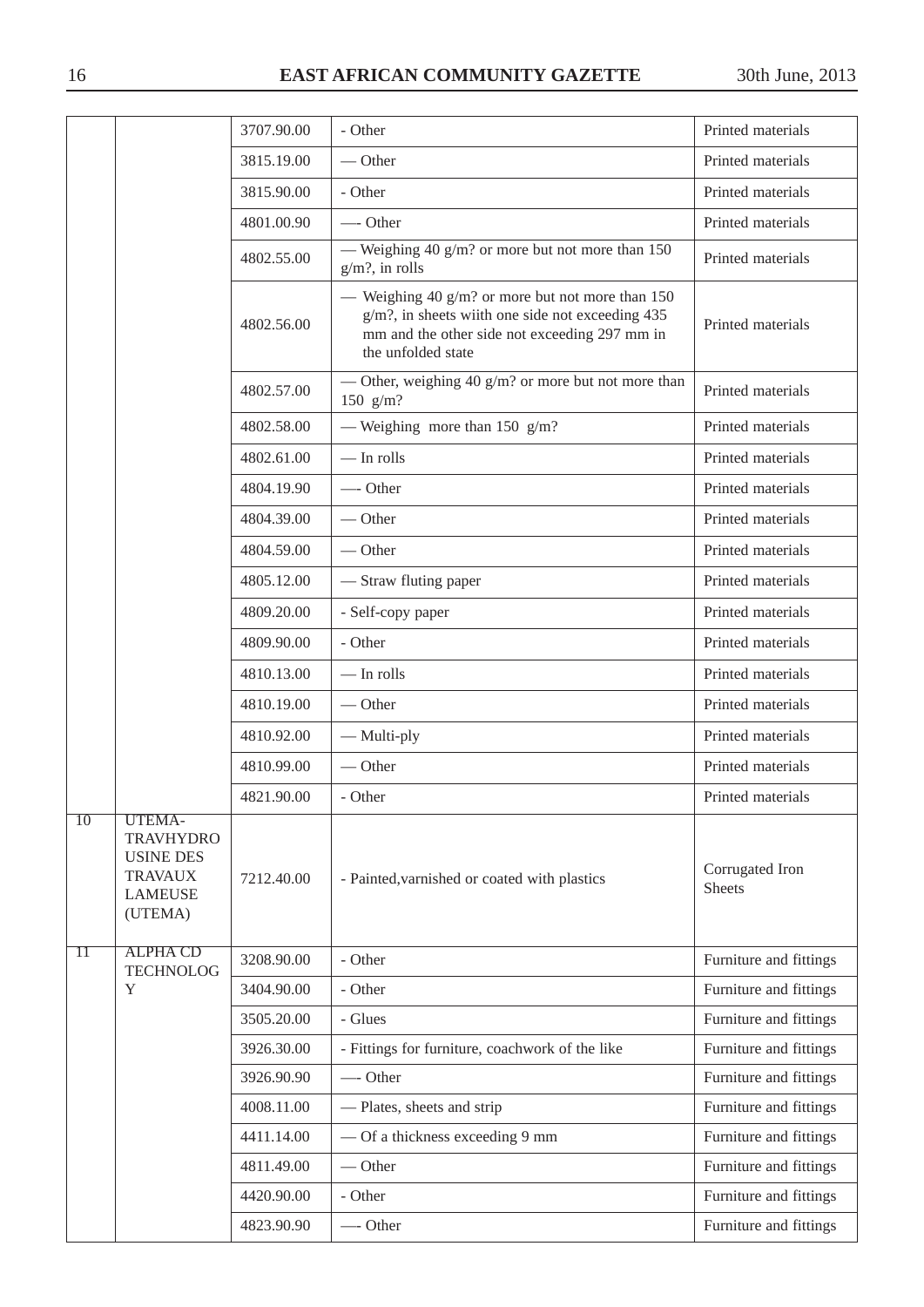#### 30th June, 2013 **EAST AFRICAN COMMUNITY GAZETTE** 17

|  |  | 5211.20.00               | - Bleached                                                                                                                                                         | Furniture and Orthopedic<br><b>Mattresses</b> |
|--|--|--------------------------|--------------------------------------------------------------------------------------------------------------------------------------------------------------------|-----------------------------------------------|
|  |  | 5211.39.00               | — Other fabrics                                                                                                                                                    | Furniture and Orthopedic<br><b>Mattresses</b> |
|  |  | 5212.14.00               | — Of yarns of different colours                                                                                                                                    | Furniture and Orthopedic<br>Mattresses        |
|  |  | 5508.10.00               | - Of synthetic staple fibres                                                                                                                                       | Furniture and Orthopedic<br><b>Mattresses</b> |
|  |  | 6310.90.00<br>7326.20.00 | - Other                                                                                                                                                            | Furniture and Orthopedic<br><b>Mattresses</b> |
|  |  |                          | - Articles of iron or steel wire                                                                                                                                   | Furniture and Orthopedic<br><b>Mattresses</b> |
|  |  | 7616.10.00               | - Nails, tacks, staples (other than those of<br>heading 83.05), screws, bolts, nuts, screw hooks,<br>rivets, cotters, cotter-pins, washers and similar<br>articles | Furniture and Orthopedic<br><b>Mattresses</b> |

The sale of the above finished products shall be subject to the following condition:

In the event that such goods are sold in the Customs territory (EAC), such goods shall attract duties, levies and other charges provided in the EAC Common External Tariff.

This Notice shall be deemed to have come into force on the 1<sup>st</sup> day of July 2009.

HON. SHEM BAGEINE, *Chairperson, Council of Ministers*

Arusha, Tanzania 30th June, 2013.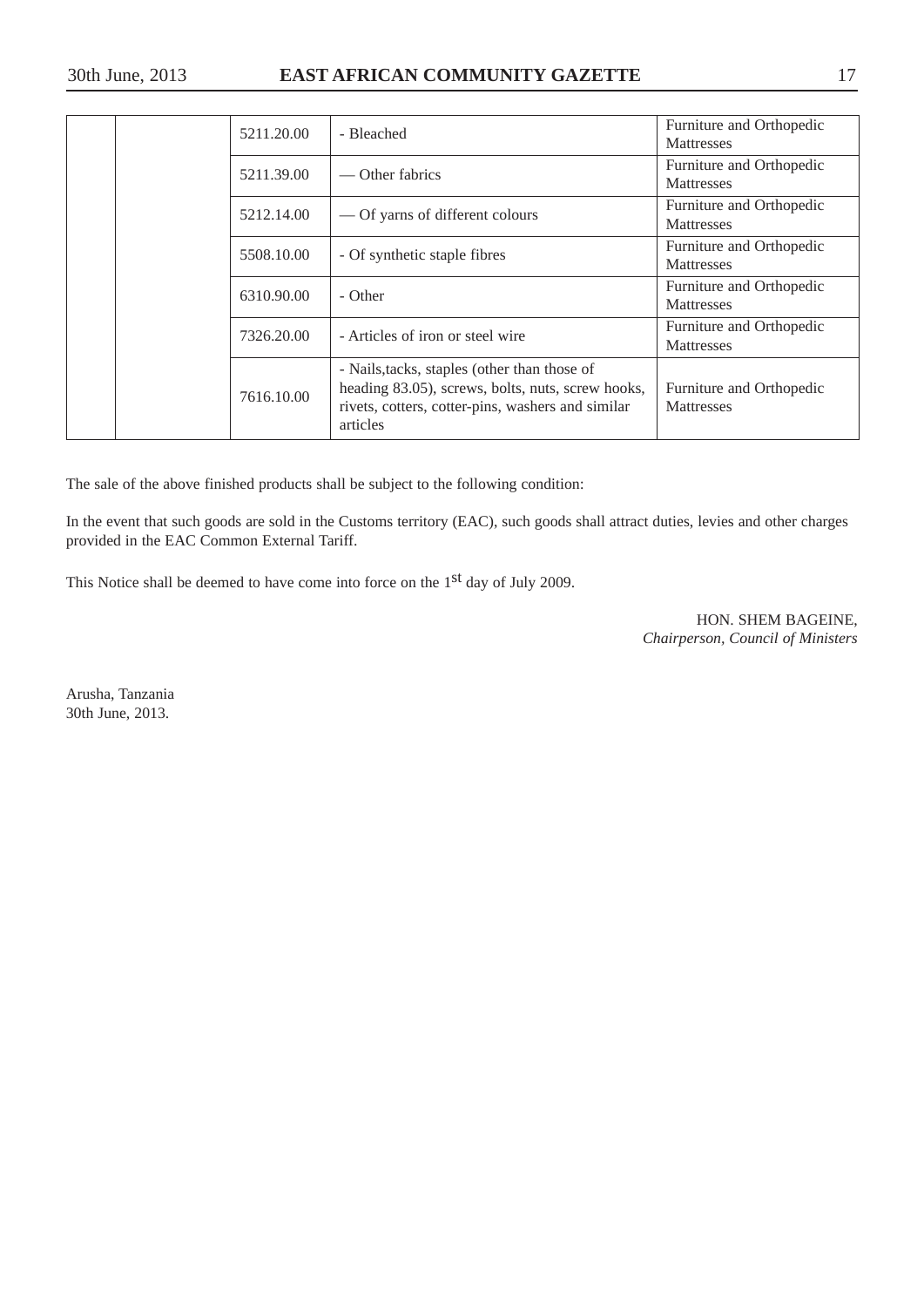Legal Notice No. EAC/42/2013.

#### THE EAST AFRICAN COMMUNITY CUSTOMS MANAGEMENT ACT 2004

#### EAST AFRICAN COMMUNITY CUSTOMS MANAGEMENT (DUTY REMISSION) REGULATIONS, 2008

#### **LEGAL NOTICE**

IN EXERCISE of the powers conferred upon the Council of Ministers by Section 140 of the East African Community Customs Management Act 2004, the Council of Ministers has approved a remission of duty on goods imported by Ugandan companies for the manufacture of goods for one year as follows:

| S/N              | <b>HSCODE</b> | <b>HS DESCRIPTION</b>                        | <b>Approved Rate</b> |
|------------------|---------------|----------------------------------------------|----------------------|
| $\mathbf{1}$     | 2009.19.00    | Other orange juice, frozen or not frozen     | 10%                  |
| $\overline{2}$   | 2009.79.00    | Other                                        | 10%                  |
| 3                | 2102.10.00    | Active yeasts                                | 10%                  |
| $\overline{4}$   | 2523.10.00    | Cement clinkers whether or not coloured      | $0\%$                |
| 5                | 2712.10.00    | Petroleum jelly                              | 10%                  |
| 6                | 3907.50.00    | Alkyd resins, in primary forms               | $0\%$                |
| $\boldsymbol{7}$ | 3920.10.10    | Other plates of polymers of ethylene,        | $0\%$                |
| 8                | 3920.20.90    | Other plates, sheets, film, foil and strips  | 10%                  |
| 9                | 3920.59.90    | Other plates of acrylic polymers             | 10%                  |
| 10               | 3921.19.10    | Other plates, sheets, film, foil and strip   | $0\%$                |
| 11               | 3921.19.90    | Other plates of other plastics               | 10%                  |
| 12               | 4410.11.00    | Particle board                               | 10%                  |
| 13               | 4410.12.00    | Oriented strand board (OSB)                  | 10%                  |
| 14               | 4411.13.00    | Of a thickness exceeding 5mm but not         | 10%                  |
| 15               | 4411.14.00    | Of a thickness exceeding 9mm                 | 10%                  |
| 16               | 4411.92.00    | Of a density exceeding 0.8g/cm^3             | 10%                  |
| 17               | 4411.94.00    | Of a density not exceeding 0.5g/cm^3         | 10%                  |
| 18               | 4802.55.00    | Other paper & paperboard not containing      | 10%                  |
| 19               | 4802.57.00    | Other paper and paperboard weighing 40g/m2   | 10%                  |
| 20               | 4802.58.00    | Paper & paperboard not containing fibres     | 10%                  |
| 21               | 4804.11.00    | Unbleached Kraftliner in rolls or sheets     | 10%                  |
| 22               | 4804.19.90    | Other uncoated kraft paper and paperboard,   | 10%                  |
| 23               | 4804.21.00    | Unbleached sack kraft paper in rolls or      | 10%                  |
| 24               | 4804.31.00    | Other unbleached kraft paper and paperboard  | 10%                  |
| 25               | 4804.39.00    | Other kraft paper (exclud. unbleached),      | 10%                  |
| 26               | 4805.11.00    | Semi-chemical fluting paper                  | 10%                  |
| 27               | 4807.00.00    | Composite paper & paperboard(stuck togeth by | 10%                  |
| 28               | 4808.30.00    | Other kraft paper, creped or                 | 10%                  |
| 29               | 4808.90.00    | Other paper and paperboard, corrugated,      | 10%                  |
| 30               | 4810.13.00    | Paper and paperboard of a kind used for      | 10%                  |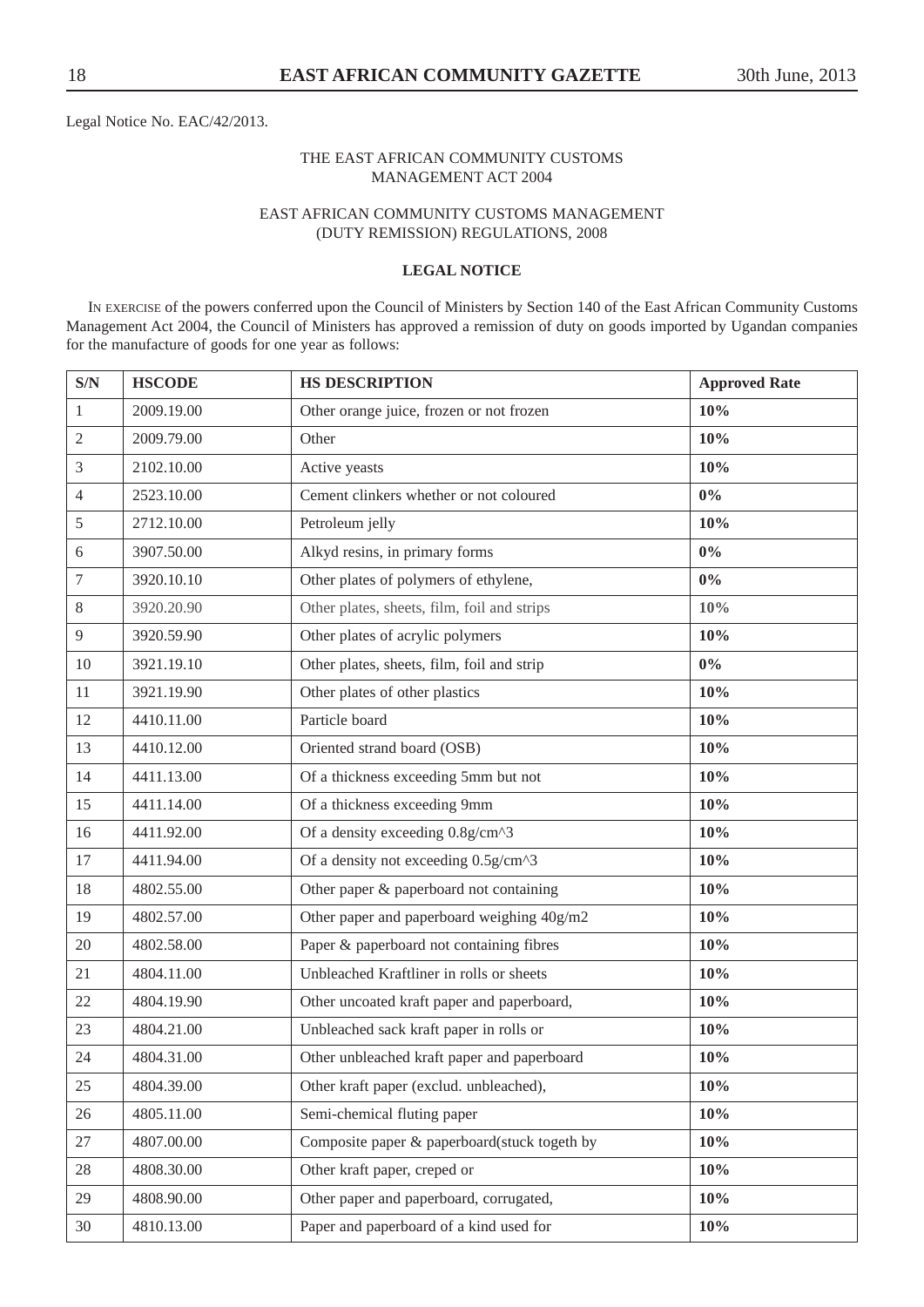| 31 | 4810.19.00 | Other paper $\&$ paperboard used in writing $\&$ | 10%   |
|----|------------|--------------------------------------------------|-------|
| 32 | 4810.92.00 | Multi-ply paper and paperboard                   | 10%   |
| 33 | 4811.49.00 | Other gummed or adhesive paper and               | 10%   |
| 34 | 4819.20.10 | Skillets, free hinge lid packets                 | 10%   |
| 35 | 4819.20.90 | Other folding cartons, boxes and cases, of       | 10%   |
| 36 | 4823.90.10 | Straw wrappers                                   | 10%   |
| 37 | 5204.11.00 | Cotton sewing thread containing 85% or more      | 10%   |
| 38 | 5208.12.00 | Unbleached Plain cotton weave, with $>=85\%$     | 10%   |
| 39 | 5402.10.00 | High tenacity yarn of nylon or other             | $0\%$ |
| 40 | 5402.19.00 | Other                                            | $0\%$ |
| 41 | 5402.33.00 | Textured yarn of polyesters                      | $0\%$ |
| 42 | 5402.69.00 | Other multiple or cabled yarn, nes, not put      | $0\%$ |
| 43 | 5404.19.00 | Other                                            | $0\%$ |
| 44 | 5508.20.00 | Sewing thread of artificial staple fibres        | 10%   |
| 45 | 5509.11.00 | Single yarn, with $>= 85\%$ staple fibres of     | $0\%$ |
| 46 | 5509.32.00 | Multiple or cabled yarn, $>= 85\%$ acrylic or    | $0\%$ |
| 47 | 5513.11.00 | Plain weave fabrics, containing <85%             | 10%   |
| 48 | 5607.50.00 | Twine Cordage Ropes of Synthetic Fibre           | $0\%$ |

This Notice shall come into force on the 1st day of July 2013.

**HON. SHEM BAGEINE Chairperson, Council of Ministers**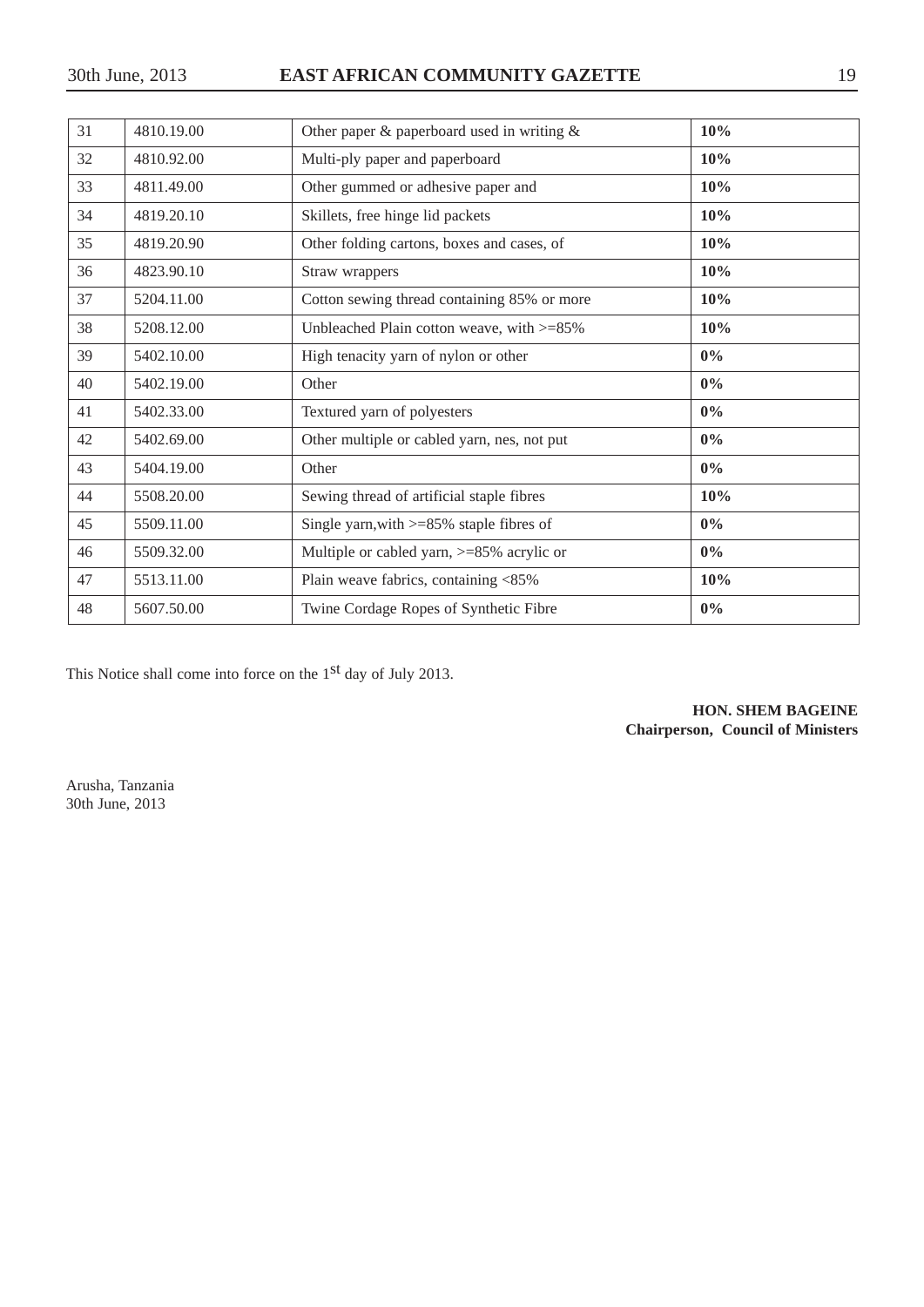Legal Notice No. EAC/43/2013.

#### THE PROTOCOL ON THE ESTABLISHMENT OF THE EAST AFRICAN COMMUNITY CUSTOMS UNION

#### AND

#### THE EAST AFRICAN COMMUNITY CUSTOMS MANAGEMENT ACT 2004

#### **LEGAL NOTICE**

IN EXERCISE of the powers conferred upon the Council of Ministers by Articles12 (3) and 36 of the Protocol on the Establishment of the EAC Customs Union and Section 140 of the East African Community Customs Management Act 2004, the Council of Ministers has approved the following manufacturers to import the specified raw materials and industrial inputs free of duty under the duty remission scheme for five years with effect from 1<sup>st</sup> July 2009

#### **APPROVED RWANDA LIST OF COMPANIES AND INDUSTRIAL INPUTS**

| S/N            | <b>COMPANY NAME</b>                                    | <b>HS CODES</b> | <b>DESCRIPTION</b>                                                                                                                                                                        | <b>FINAL PRODUCTS</b>           |
|----------------|--------------------------------------------------------|-----------------|-------------------------------------------------------------------------------------------------------------------------------------------------------------------------------------------|---------------------------------|
|                |                                                        | 3923.30.00      | - Carboys, bottles, flasks                                                                                                                                                                | mineral water                   |
| 1.             | <b>AFRIFOAM</b>                                        | 4803.00.00      | Toilet or facial tissue, in roll                                                                                                                                                          | Toilet papers                   |
|                |                                                        | 4804.19.90      | -Other (-Other-Kraftliner)                                                                                                                                                                | <b>Mattress</b>                 |
| $\overline{2}$ | <b>AMEKI COLOUR</b>                                    | 3920.20.10      | --- Unprinted (- Of polymers of propylene)                                                                                                                                                | Paints                          |
| 3              | ADMA INTERNATIONAL                                     | 3302.10.00      | -Of a kind used in the food or drink<br>industries                                                                                                                                        | <b>Biscuits</b>                 |
|                |                                                        | 3923.50.90      | - Other (Stoppers, lids, caps and other<br>closures)                                                                                                                                      |                                 |
| $\overline{4}$ | <b>BEI JING PAPER</b><br><b>CORPORATION S.A.R.L</b>    | 4810.9900       | -Other(other paper and paperboard)                                                                                                                                                        | Ladies pads, toilet<br>paper    |
| 5              | <b>BRALIRWA</b>                                        | 3302.10.00      | -odoriferous Substances                                                                                                                                                                   | Soda and beers                  |
|                |                                                        | 7010.90.00      | -Other-bottles                                                                                                                                                                            |                                 |
|                | <b>ASSOCIATION PRINTING</b><br><b>COMPANIES</b>        | 4801.00.90      | -Other newsprint, in rolls or sheets                                                                                                                                                      | Newspapers, offset<br>printing  |
| 6              |                                                        | 4809.20.00      | -Self copy paper                                                                                                                                                                          |                                 |
|                |                                                        | 4810.39.00      | -Other Kraft Paper and paperboard                                                                                                                                                         |                                 |
| $\overline{7}$ | <b>CREAXION</b>                                        | 4802.61.00      | -In rolls (Other paper and paperboard, of<br>which more than 10% by weight of the total<br>fibre content consists of fibres obtained by<br>a mechanical or chemi-mechanical<br>process: ) | Printed materials               |
| $\,8\,$        | <b>SOCIETE RWANDAISE DES</b><br><b>BATTERIES (SRB)</b> | 4821.10.10      | ---Printed paper, self adhesive for lebelling<br>dry batteries                                                                                                                            | <b>Battery</b><br>manufacturing |
| 9              | <b>ENTREPRISE URWIBUTSO</b>                            | 3923.30.00      | -Carboys, bottles, flasks and similar articles                                                                                                                                            | Pepper(Akabanga)                |
| 10             | <b>BANDAG</b>                                          | 4012.90.10      | --Bands of bearing                                                                                                                                                                        | Tyre retreads                   |
| 11             | <b>CIMERWA</b>                                         | 4804.19.90      | --Other Kraft paper                                                                                                                                                                       | Cement                          |
|                |                                                        | 1511.90.30      | --Palm olein, RBD                                                                                                                                                                         |                                 |
| 12             | <b>SULFO</b>                                           | 1702.30.00      | -Glucose and glucose syrup, not<br>containing fructose or containing in the dry<br>state less than 20% by weight of fructose                                                              | Soap                            |